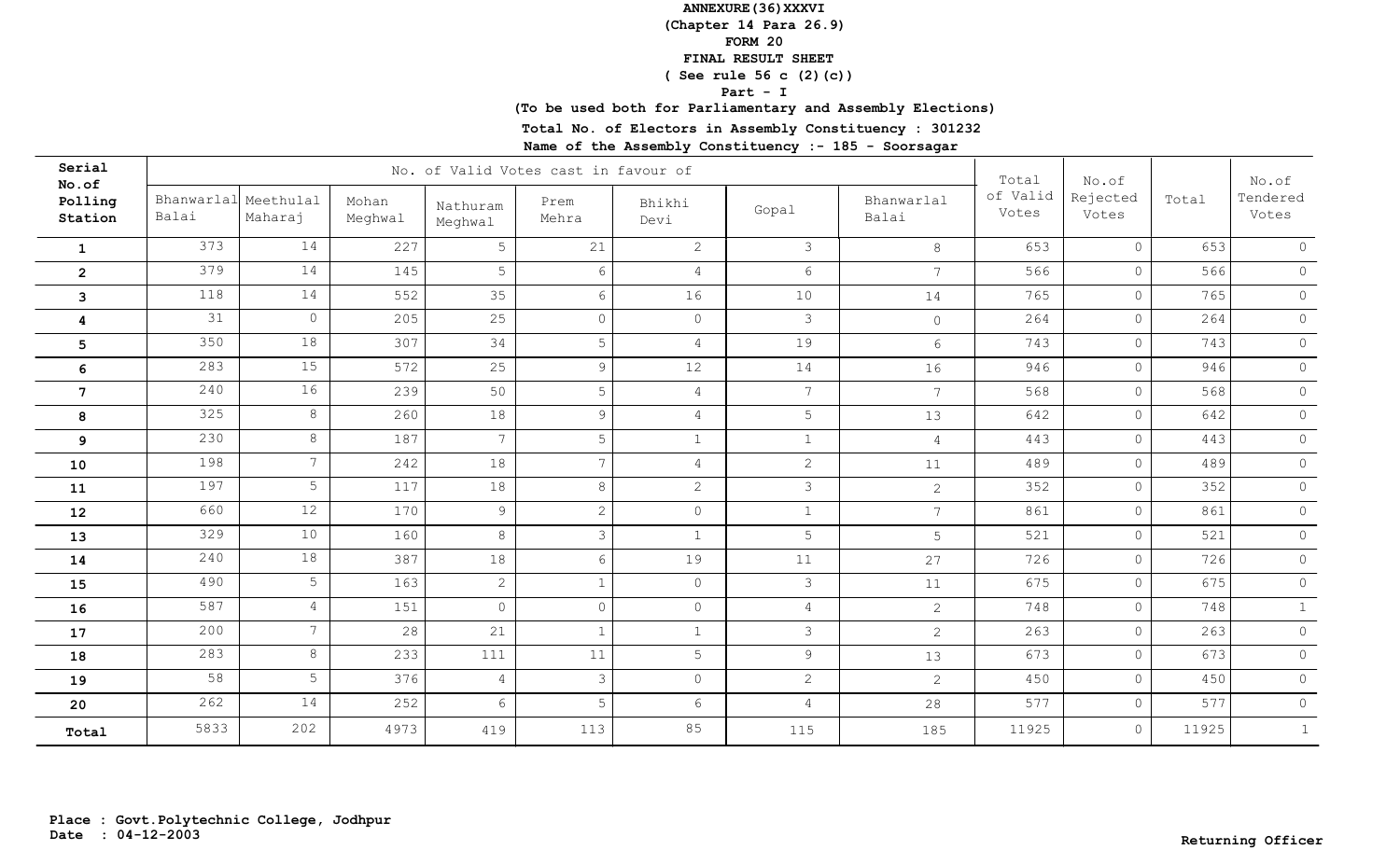**(Chapter 14 Para 26.9)**

**FORM 20**

 **FINAL RESULT SHEET**

 **( See rule 56 c (2)(c))**

### **Part - I**

## **(To be used both for Parliamentary and Assembly Elections)**

**Total No. of Electors in Assembly Constituency : 301232**

| Serial<br>No.of    |                     |                      |                  |                     | No. of Valid Votes cast in favour of |                 |                 |                     | Total             | No.of             |       | No.of             |
|--------------------|---------------------|----------------------|------------------|---------------------|--------------------------------------|-----------------|-----------------|---------------------|-------------------|-------------------|-------|-------------------|
| Polling<br>Station | Bhanwarlal<br>Balai | Meethulal<br>Maharaj | Mohan<br>Meghwal | Nathuram<br>Meghwal | Prem<br>Mehra                        | Bhikhi<br>Devi  | Gopal           | Bhanwarlal<br>Balai | of Valid<br>Votes | Rejected<br>Votes | Total | Tendered<br>Votes |
| 21                 | 310                 | 10                   | 470              | 20                  | 14                                   | 5               | 6               | $\theta$            | 844               | $\circ$           | 844   | $\overline{0}$    |
| 22                 | 264                 | $6\overline{6}$      | 402              | 8                   | 4                                    | $\overline{4}$  | $\mathbf{2}$    | 5                   | 695               | $\circ$           | 695   | $\circledcirc$    |
| 23                 | 165                 | 10                   | 345              | 24                  | 3                                    | 11              | 6               | 17                  | 581               | $\circ$           | 581   | $\circledcirc$    |
| ${\bf 24}$         | 213                 | 5                    | 177              | $7\overline{ }$     | 4                                    | $\sqrt{4}$      | 13              | 15                  | 438               | $\circ$           | 438   | $\circledcirc$    |
| 25                 | 138                 | 10                   | 95               | $7\overline{ }$     | $\overline{2}$                       | $\mathbf{1}$    | $\overline{2}$  | $\overline{9}$      | 264               | $\circ$           | 264   | $\circledcirc$    |
| 26                 | 96                  | 8                    | 189              | 10                  | $\mathcal{S}$                        | $6\phantom{.}6$ | $\overline{2}$  | 11                  | 325               | $\circledcirc$    | 325   | $\circledcirc$    |
| 27                 | 135                 | $7\overline{ }$      | 191              | $\overline{2}$      | $\overline{c}$                       | $\mathbf{1}$    | $\circ$         | $\overline{4}$      | 342               | $\circ$           | 342   | $\circledcirc$    |
| 28                 | 127                 | 6                    | 518              | 5                   | $\mathcal{E}$                        | $7\phantom{.0}$ | 5               | $7\overline{ }$     | 678               | $\circledcirc$    | 678   | $\circledcirc$    |
| 29                 | 485                 | 5                    | 133              | 6                   | $\Omega$                             | $\mathbf{1}$    | $\mathcal{S}$   | 11                  | 644               | $\circ$           | 644   | $\circ$           |
| 30                 | 366                 | $\overline{4}$       | 197              | $2^{\circ}$         | $\overline{2}$                       | 5               | 5               | $8\,$               | 589               | $\circ$           | 589   | $\mathbf{1}$      |
| 31                 | 51                  | $\mathbf{1}$         | 236              | 72                  | $\mathbf{1}$                         | $\mathbf{1}$    | $\mathbf{1}$    | 5                   | 368               | $\circ$           | 368   | $\circledcirc$    |
| 32                 | 182                 | 9                    | 192              | 40                  | $\overline{2}$                       | $\mathcal{S}$   | $\overline{4}$  | 5                   | 437               | $\circledcirc$    | 437   | $\circledcirc$    |
| 33                 | 76                  | 6                    | 341              | 14                  | 11                                   | 14              | 8               | 10                  | 480               | $\circ$           | 480   | $\mathbf{1}$      |
| 34                 | 460                 | 18                   | 125              | 16                  | 8                                    | $\overline{4}$  | 6               | 16                  | 653               | $\circ$           | 653   | $\circ$           |
| 35                 | 368                 | 26                   | 404              | 17                  | $\overline{9}$                       | $6\overline{6}$ | $6\overline{6}$ | 15                  | 851               | $\circ$           | 851   | $\circledcirc$    |
| 36                 | 228                 | $8\,$                | 162              | 12                  | 11                                   | $\mathbf{1}$    | $\overline{4}$  | 11                  | 437               | $\circledcirc$    | 437   | $\circledcirc$    |
| 37                 | 87                  | 5                    | 421              | 247                 | $\mathcal{S}$                        | $\mathbf 1$     | $6\overline{6}$ | 14                  | 784               | $\circ$           | 784   | $\circledcirc$    |
| 38                 | 389                 | 19                   | 211              | 46                  | 11                                   | 5               | 10              | 30                  | 721               | $\circ$           | 721   | $\mathbf 1$       |
| 39                 | 312                 | 16                   | 302              | 17                  | 18                                   | $\circledcirc$  | $6\overline{6}$ | 22                  | 693               | $\circ$           | 693   | $\circledcirc$    |
| 40                 | 458                 | 22                   | 196              | 9                   | $\overline{2}$                       | $\circledcirc$  | 5               | 22                  | 714               | $\circledcirc$    | 714   | $\circ$           |
| Total              | 4910                | 201                  | 5307             | 581                 | 113                                  | 80              | 100             | 246                 | 11538             | $\circ$           | 11538 | $\mathcal{S}$     |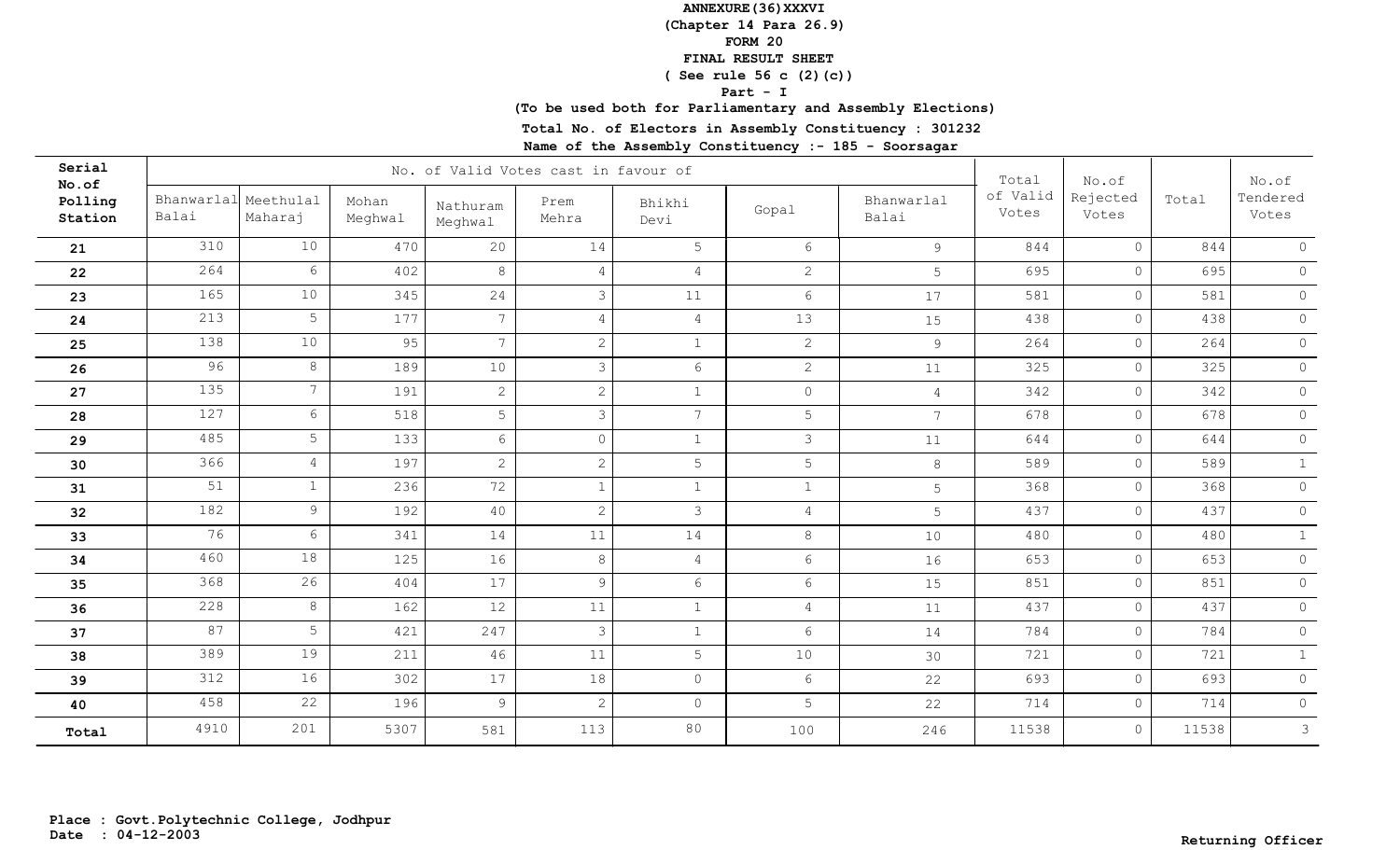**(Chapter 14 Para 26.9)**

**FORM 20**

 **FINAL RESULT SHEET**

 **( See rule 56 c (2)(c))**

### **Part - I**

## **(To be used both for Parliamentary and Assembly Elections)**

**Total No. of Electors in Assembly Constituency : 301232**

| Serial                      |                               |                 |                  |                     | No. of Valid Votes cast in favour of |                 |                |                     | Total             | No.of             |       | No.of             |
|-----------------------------|-------------------------------|-----------------|------------------|---------------------|--------------------------------------|-----------------|----------------|---------------------|-------------------|-------------------|-------|-------------------|
| No.of<br>Polling<br>Station | Bhanwarlal Meethulal<br>Balai | Maharaj         | Mohan<br>Meghwal | Nathuram<br>Meghwal | Prem<br>Mehra                        | Bhikhi<br>Devi  | Gopal          | Bhanwarlal<br>Balai | of Valid<br>Votes | Rejected<br>Votes | Total | Tendered<br>Votes |
| 41                          | 185                           | 12              | 508              | 24                  | 10                                   | $7\overline{ }$ | 14             | 18                  | 778               | $\circ$           | 778   | $\overline{0}$    |
| 42                          | 142                           | 12              | 378              | 17                  | 9                                    | $7\overline{ }$ | 8              | 14                  | 587               | $\circ$           | 587   | $\circ$           |
| 43                          | 487                           | 16              | 148              | $7\phantom{.0}$     | 28                                   | 2               | 5              | 11                  | 704               | $\circ$           | 704   | $\Omega$          |
| 44                          | 240                           | 10              | 201              | 15                  | 7                                    | $\mathbf{1}$    | 10             | 11                  | 495               | $\circ$           | 495   | $\circ$           |
| 45                          | 99                            | 10              | 229              | 39                  | 25                                   | $\overline{4}$  | 5              | 19                  | 430               | $\circ$           | 430   | $\circ$           |
| 46                          | 192                           | 5               | 108              | 108                 | 22                                   | $7\overline{ }$ | 11             | 17                  | 470               | $\circledcirc$    | 470   | $\circ$           |
| 47                          | 146                           | 5               | 246              | 92                  | 57                                   | $\mathbf{1}$    | 5              | 17                  | 569               | $\circ$           | 569   | $\circ$           |
| 48                          | 266                           | 8               | 214              | 38                  | 95                                   | 5               | 16             | 38                  | 680               | $\circledcirc$    | 680   | $\circ$           |
| 49                          | 285                           | 20              | 300              | 23                  | 22                                   | 5               | 12             | 28                  | 695               | $\circ$           | 695   | $\circ$           |
| 50                          | 402                           | 5               | 183              | 62                  | $7\phantom{.0}$                      | 8               | 5              | $18\,$              | 690               | $\circledcirc$    | 690   | $\circ$           |
| 51                          | 121                           | 6               | 233              | 15                  | 29                                   | $\mathbf{1}$    | $\mathbf{1}$   | $\overline{4}$      | 410               | $\circ$           | 410   | $\circ$           |
| 52                          | 394                           | 10              | 436              | 8                   | 11                                   | 2               | $\mathcal{S}$  | 9                   | 873               | $\circ$           | 873   | $\circ$           |
| 53                          | 314                           | 8               | 329              | $\overline{2}$      | 17                                   | $\mathcal{S}$   | $\mathcal{S}$  | $\overline{4}$      | 680               | $\circ$           | 680   | $\circledcirc$    |
| 54                          | 342                           | 10              | 310              | $7\overline{ }$     | 23                                   | $\mathcal{S}$   | 6              | 11                  | 712               | $\circ$           | 712   | $\circ$           |
| 55                          | 197                           | 9               | 240              | $\mathcal{S}$       | 21                                   | $\overline{4}$  | 8              | 11                  | 493               | $\circ$           | 493   | $\circ$           |
| 56                          | 221                           | $6\overline{6}$ | 527              | 6                   | $\overline{4}$                       | $8\,$           | $\mathcal{S}$  | $\overline{4}$      | 779               | $\circ$           | 779   | $\circledcirc$    |
| 57                          | 138                           | 8               | 270              | $\overline{9}$      | 19                                   | $\mathcal{S}$   | 8              | $1\,$               | 456               | $\circ$           | 456   | $\circledcirc$    |
| 58                          | 203                           | $7\overline{ }$ | 331              | 23                  | 48                                   | $6\overline{6}$ | 12             | 14                  | 644               | $\overline{0}$    | 644   | $\circledcirc$    |
| 59                          | 348                           | 12              | 219              | 25                  | 12                                   | $\overline{7}$  | $\overline{7}$ | 10                  | 640               | $\circ$           | 640   | $\circ$           |
| 60                          | 353                           | 14              | 195              | 97                  | 8                                    | 5               | 8              | 24                  | 704               | $\circ$           | 704   | $\circ$           |
| Total                       | 5075                          | 193             | 5605             | 620                 | 474                                  | 89              | 150            | 283                 | 12489             | $\overline{0}$    | 12489 | $\circ$           |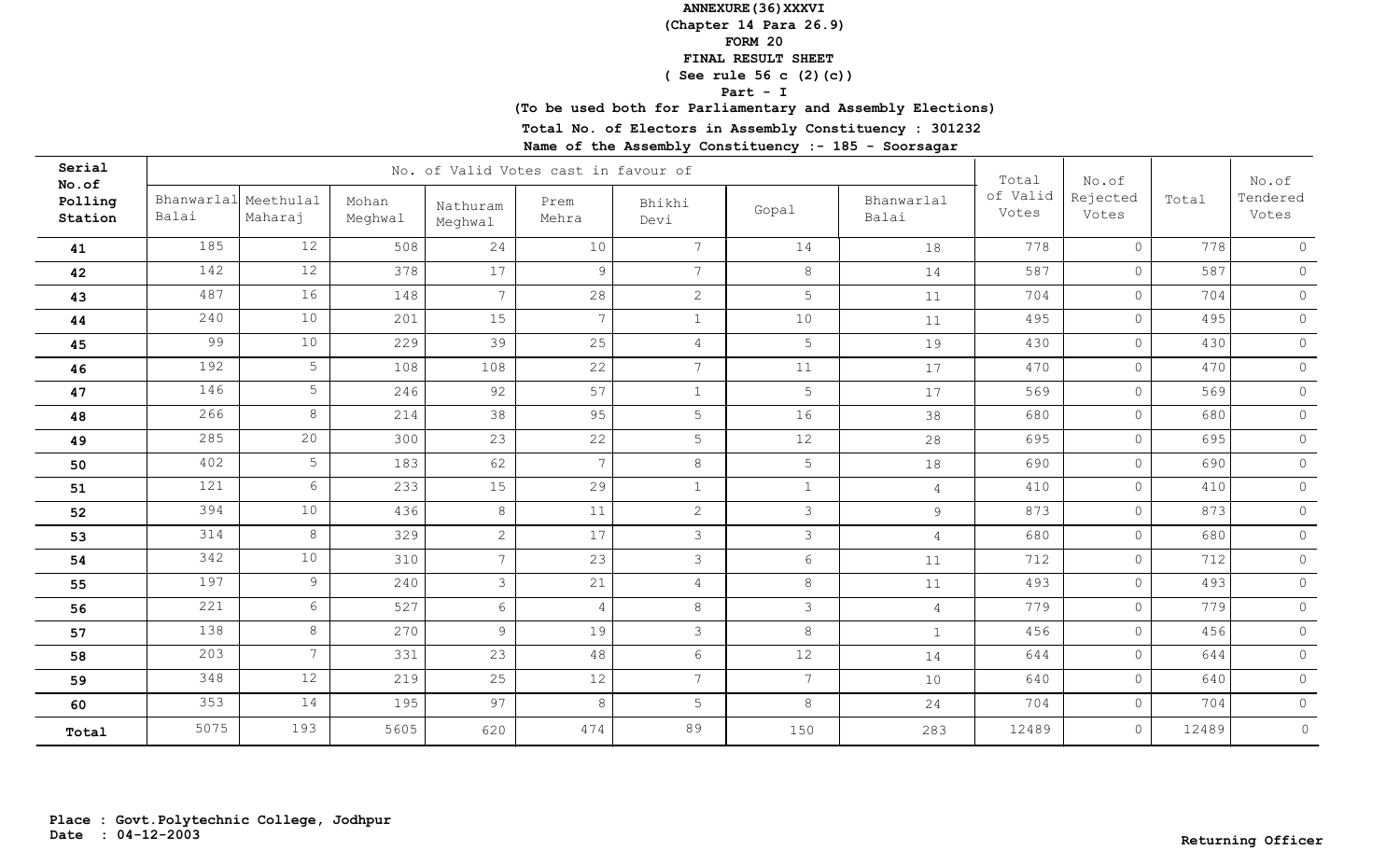**(Chapter 14 Para 26.9)**

**FORM 20**

 **FINAL RESULT SHEET**

 **( See rule 56 c (2)(c))**

### **Part - I**

## **(To be used both for Parliamentary and Assembly Elections)**

**Total No. of Electors in Assembly Constituency : 301232**

| Serial<br>No.of    |                     |                      |                  |                     | No. of Valid Votes cast in favour of |                 |                 |                     | Total             | No.of             |       | No.of             |
|--------------------|---------------------|----------------------|------------------|---------------------|--------------------------------------|-----------------|-----------------|---------------------|-------------------|-------------------|-------|-------------------|
| Polling<br>Station | Bhanwarlal<br>Balai | Meethulal<br>Maharaj | Mohan<br>Meghwal | Nathuram<br>Meghwal | Prem<br>Mehra                        | Bhikhi<br>Devi  | Gopal           | Bhanwarlal<br>Balai | of Valid<br>Votes | Rejected<br>Votes | Total | Tendered<br>Votes |
| 61                 | 286                 | 10                   | 351              | 8                   | 13                                   | 9               | $7\overline{ }$ | 8                   | 692               | $\Omega$          | 692   | $\circ$           |
| 62                 | 496                 | 8                    | 196              | 12                  | 15                                   | $\mathcal{S}$   | 6               | $6\overline{6}$     | 742               | $\circ$           | 742   | $\circledcirc$    |
| 63                 | 442                 | $\overline{9}$       | 107              | 6                   | 22                                   | 2               | $6\overline{6}$ | 5                   | 599               | $\circ$           | 599   | $\circledcirc$    |
| 64                 | 266                 | 9                    | 222              | 3                   | 3                                    | 6               | $\overline{4}$  | 10                  | 523               | $\circ$           | 523   | $\circledcirc$    |
| 65                 | 307                 | 9 <sup>°</sup>       | 309              | 8                   | $\overline{4}$                       | 10              | 8               | 19                  | 674               | $\circ$           | 674   | $\circledcirc$    |
| 66                 | 48                  | 3                    | 239              | 6                   | 76                                   | $\mathcal{S}$   | $7\overline{ }$ | 5                   | 387               | $\circ$           | 387   | $\circ$           |
| 67                 | 251                 | 12                   | 187              | 10                  | 76                                   | 5               | $7^{\circ}$     | 14                  | 562               | $\circledcirc$    | 562   | $\circledcirc$    |
| 68                 | 177                 | 11                   | 260              | 5                   | 8                                    | 5               | $\mathbf{1}$    | $7\phantom{.0}$     | 474               | $\circ$           | 474   | $\circledcirc$    |
| 69                 | 364                 | 18                   | 196              | 11                  | 11                                   | $\overline{4}$  | $\overline{4}$  | 25                  | 633               | $\circledcirc$    | 633   | $\circledcirc$    |
| 70                 | 227                 | 10                   | 442              | 44                  | 8                                    | 6               | 11              | 33                  | 781               | $\circ$           | 781   | $\circ$           |
| 71                 | 191                 | 11                   | 379              | 19                  | 14                                   | 14              | 11              | 30                  | 669               | $\circ$           | 669   | $\circledcirc$    |
| 72                 | 242                 | 8                    | 307              | 74                  | 37                                   | $7\phantom{.0}$ | 5               | $7\overline{ }$     | 687               | $\circ$           | 687   | $\circ$           |
| 73                 | 42                  | $\circledcirc$       | 68               | $\overline{2}$      | $\mathcal{S}$                        | 2               | $\circ$         | $\mathcal{S}$       | 120               | $\circ$           | 120   | $\circledcirc$    |
| 74                 | 361                 | $\mathcal{S}$        | 208              | 25                  | $\mathcal{G}$                        | $\circ$         | 8               | $\mathcal{E}$       | 617               | $\circ$           | 617   | $\circ$           |
| 75                 | 309                 | $6\overline{6}$      | 199              | 25                  | $7\overline{ }$                      | $\mathbf{1}$    | $\mathcal{S}$   | 14                  | 564               | $\circledcirc$    | 564   | $\circledcirc$    |
| 76                 | 355                 | $10$                 | 233              | 29                  | 10                                   | $\mathcal{S}$   | $\overline{4}$  | 5                   | 649               | $\circ$           | 649   | $\circledcirc$    |
| 77                 | 154                 | 5                    | 243              | 10                  | 5                                    | 2               | 10              | 8                   | 437               | $\circledcirc$    | 437   | $\circledcirc$    |
| 78                 | 432                 | $10$                 | 321              | 10                  |                                      | $\mathcal{S}$   | $6\overline{6}$ | 5                   | 788               | $\circledcirc$    | 788   | $\circ$           |
| 79                 | 160                 | 6                    | 306              | 55                  | 6                                    | 5               | 8               | $7\overline{ }$     | 553               | $\circ$           | 553   | $\circ$           |
| 80                 | 390                 | $\overline{4}$       | 293              | 16                  | 2                                    | 2               | $\mathbf{1}$    | 6                   | 714               | $\circ$           | 714   | $\circ$           |
| Total              | 5500                | 162                  | 5066             | 378                 | 330                                  | 92              | 117             | 220                 | 11865             | $\circ$           | 11865 | $\circ$           |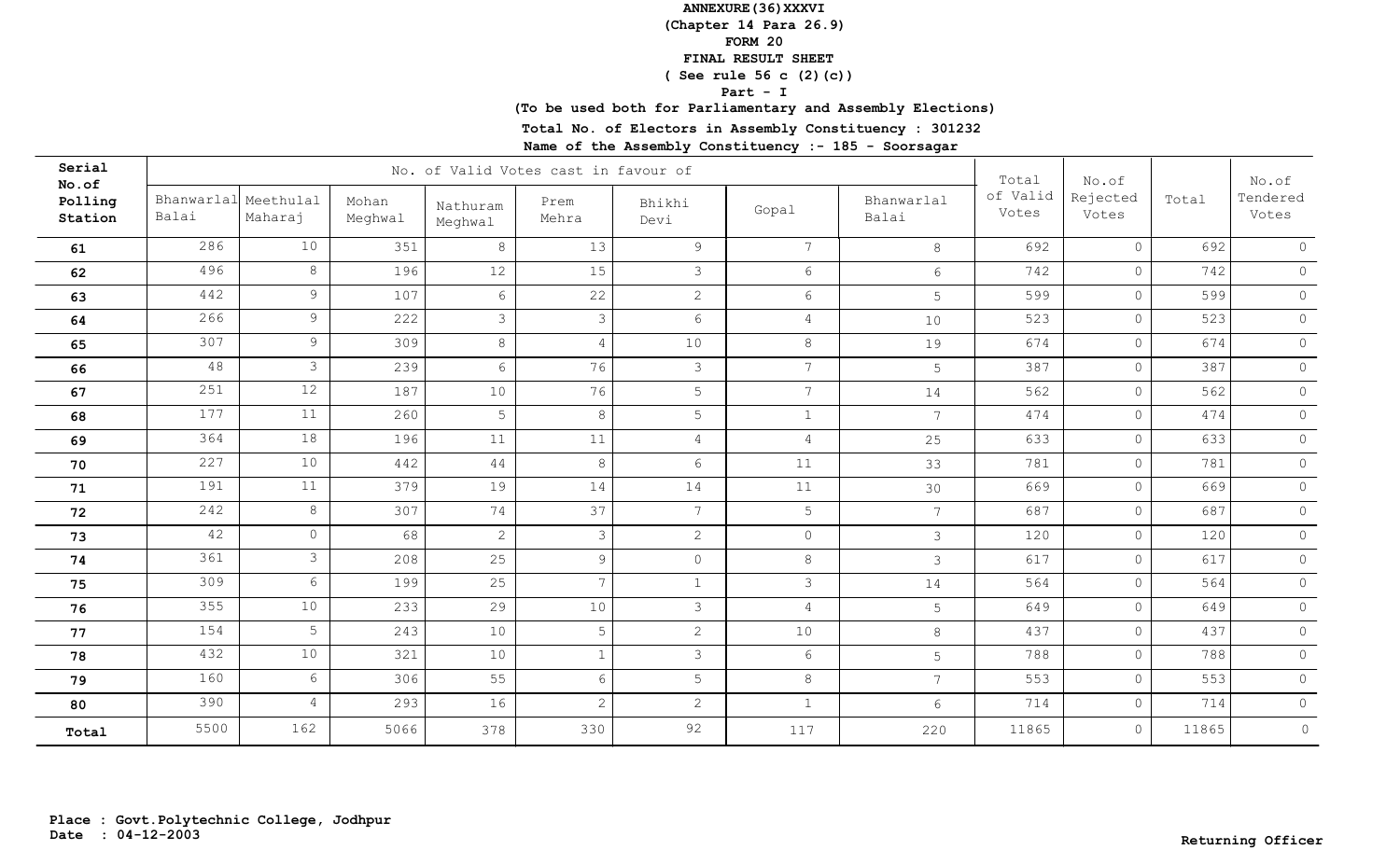**(Chapter 14 Para 26.9)**

**FORM 20**

 **FINAL RESULT SHEET**

 **( See rule 56 c (2)(c))**

### **Part - I**

## **(To be used both for Parliamentary and Assembly Elections)**

**Total No. of Electors in Assembly Constituency : 301232**

| Serial<br>No.of    |                               |                 |                  |                     | No. of Valid Votes cast in favour of |                 |                 |                     | Total             | No.of             |       | No.of             |
|--------------------|-------------------------------|-----------------|------------------|---------------------|--------------------------------------|-----------------|-----------------|---------------------|-------------------|-------------------|-------|-------------------|
| Polling<br>Station | Bhanwarlal Meethulal<br>Balai | Maharaj         | Mohan<br>Meghwal | Nathuram<br>Meghwal | Prem<br>Mehra                        | Bhikhi<br>Devi  | Gopal           | Bhanwarlal<br>Balai | of Valid<br>Votes | Rejected<br>Votes | Total | Tendered<br>Votes |
| 81                 | 259                           | $7\phantom{.0}$ | 281              | 20                  | $\mathbf{2}$                         | $\mathcal{S}$   | $7\overline{ }$ | 5                   | 584               | $\circ$           | 584   | $\Omega$          |
| 82                 | 34                            | $\mathbf{2}$    | 374              | $6\overline{6}$     | 2                                    | 10              | $\overline{4}$  | 11                  | 443               | $\circ$           | 443   | $\circ$           |
| 83                 | 214                           | 15              | 161              | 233                 | 17                                   | $\overline{9}$  | $\mathcal{S}$   | 20                  | 672               | $\circ$           | 672   | $\circ$           |
| 84                 | 254                           | 15              | 225              | 10                  | 5                                    | $7\overline{ }$ | 10              | 10                  | 536               | $\circ$           | 536   | $\circledcirc$    |
| 85                 | 257                           | 11              | 359              | 87                  | 20                                   | $\overline{4}$  | 11              | 34                  | 783               | $\circ$           | 783   | $\circ$           |
| 86                 | 186                           | 6               | 366              | 89                  | 26                                   | 2               | $2^{\circ}$     | $\overline{4}$      | 681               | $\circledcirc$    | 681   | $\circledcirc$    |
| 87                 | 144                           | $\overline{4}$  | 339              | $\overline{9}$      | 5                                    | 12              | 10              | 16                  | 539               | $\circ$           | 539   | $\circledcirc$    |
| 88                 | 353                           | 6               | 239              | $\overline{9}$      | $\overline{2}$                       | 2               | $\overline{4}$  | 15                  | 630               | $\circ$           | 630   | $\circ$           |
| 89                 | 268                           | 8               | 367              | $\overline{7}$      | $\overline{4}$                       | $\mathcal{S}$   | 12              | 19                  | 688               | $\circ$           | 688   | $\circledcirc$    |
| 90                 | 173                           | 9 <sup>°</sup>  | 621              | 8                   | $\overline{4}$                       | 10              | 17              | 13                  | 855               | $\circ$           | 855   | $\circ$           |
| 91                 | 431                           | $7\overline{ }$ | 286              | 8                   | $\mathbf{2}$                         | $\overline{4}$  | $\overline{4}$  | 16                  | 758               | $\circ$           | 758   | $\circledcirc$    |
| 92                 | 231                           | $7\overline{ }$ | 246              | 10                  | $\mathcal{S}$                        | $\mathbf{1}$    | $\overline{9}$  | 16                  | 523               | $\circ$           | 523   | $\circ$           |
| 93                 | 117                           | $5\overline{)}$ | 181              | $\overline{4}$      |                                      | $\overline{9}$  | $\overline{0}$  | 5                   | 322               | $\circledcirc$    | 322   | $\circledcirc$    |
| 94                 | 472                           | $\overline{4}$  | 245              | 5                   | 3                                    | $\circ$         | 3               | 15                  | 747               | $\circ$           | 747   | $\circ$           |
| 95                 | 368                           | 12              | 450              | 5                   | $\overline{4}$                       | $\mathcal{S}$   | 11              | 24                  | 877               | $\circ$           | 877   | $\circledcirc$    |
| 96                 | 227                           | $\overline{4}$  | 146              | 21                  |                                      | $\circledcirc$  | $2^{\circ}$     | $\overline{4}$      | 405               | $\overline{0}$    | 405   | $\circledcirc$    |
| 97                 | 287                           | $\overline{13}$ | 408              | $6\overline{6}$     | $\overline{7}$                       | 2               | 5               | 17                  | 745               | $\overline{0}$    | 745   | $\circ$           |
| 98                 | 255                           | $\mathcal{S}$   | 363              | $\mathcal{S}$       | 6                                    | $\mathbf{1}$    | 5               | $\mathfrak{Z}$      | 639               | $\overline{0}$    | 639   | $\circledcirc$    |
| 99                 | 243                           | 13              | 296              | 6                   | $\overline{4}$                       | $\mathbf{1}$    | $\overline{4}$  | 6                   | 573               | $\circ$           | 573   | $\circ$           |
| 100                | 254                           | $7\overline{ }$ | 321              | $12\,$              | 3                                    | 2               | 5               | 10                  | 614               | $\circ$           | 614   | $\circ$           |
| Total              | 5027                          | 158             | 6274             | 558                 | 121                                  | 85              | 128             | 263                 | 12614             | $\circ$           | 12614 | $\circ$           |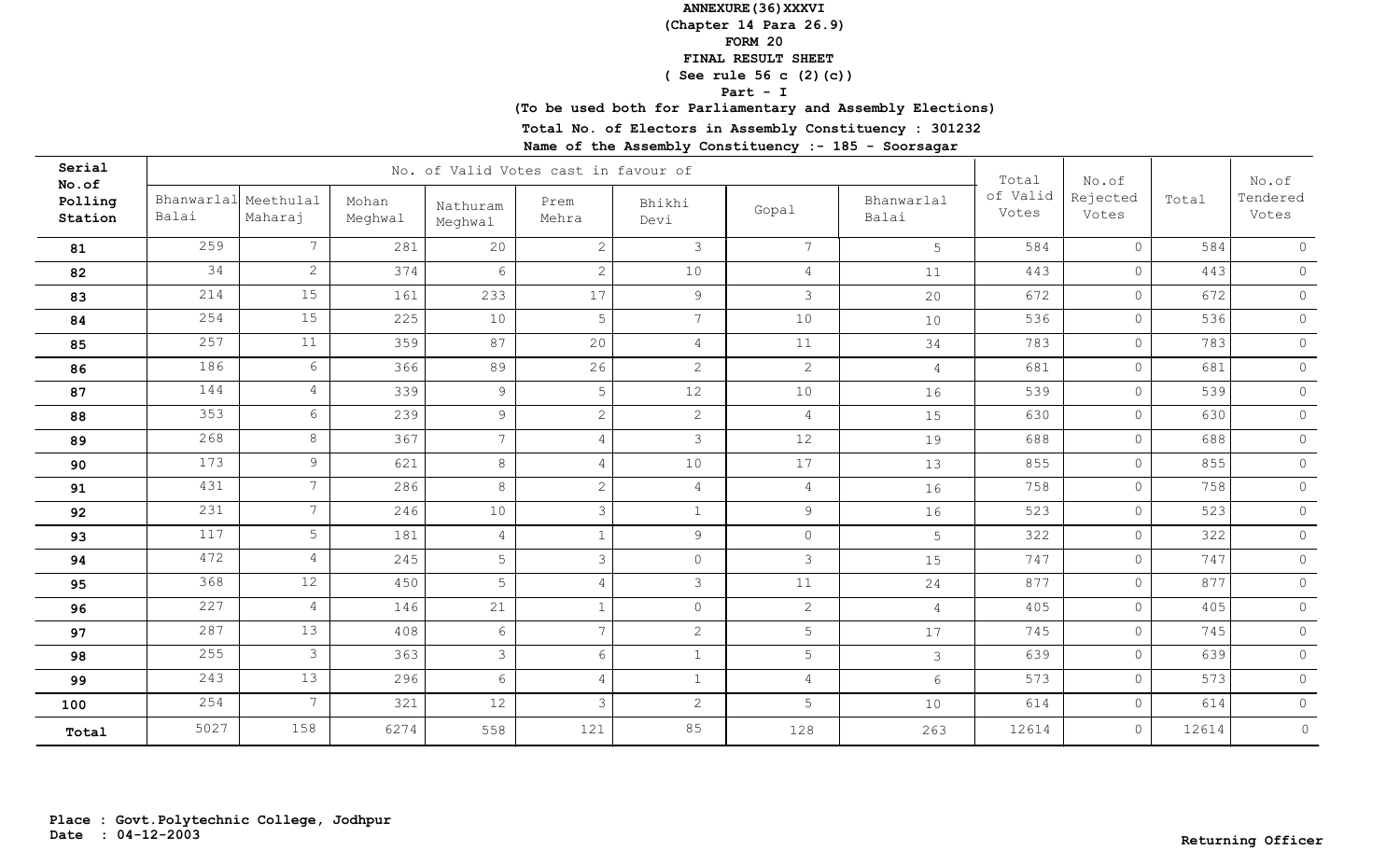**(Chapter 14 Para 26.9)**

**FORM 20**

 **FINAL RESULT SHEET**

 **( See rule 56 c (2)(c))**

### **Part - I**

## **(To be used both for Parliamentary and Assembly Elections)**

**Total No. of Electors in Assembly Constituency : 301232**

| Serial<br>No.of    |                     |                      |                  |                     | No. of Valid Votes cast in favour of |                 |                 |                     | Total             | No.of             |       | No.of             |
|--------------------|---------------------|----------------------|------------------|---------------------|--------------------------------------|-----------------|-----------------|---------------------|-------------------|-------------------|-------|-------------------|
| Polling<br>Station | Bhanwarlal<br>Balai | Meethulal<br>Maharaj | Mohan<br>Meghwal | Nathuram<br>Meghwal | Prem<br>Mehra                        | Bhikhi<br>Devi  | Gopal           | Bhanwarlal<br>Balai | of Valid<br>Votes | Rejected<br>Votes | Total | Tendered<br>Votes |
| 101                | 233                 | 8                    | 262              | 15                  | 3                                    | 5               | 9               | 14                  | 549               | $\circ$           | 549   | $\circ$           |
| 102                | 550                 | 12                   | 283              | 8                   | $\mathbf{2}$                         | $\mathcal{S}$   | $\mathbf{2}$    | 10                  | 870               | $\circ$           | 870   | $\mathsf{O}^-$    |
| 103                | 535                 | 12                   | 273              | $\overline{7}$      | 6                                    | $\overline{4}$  | 8               | 24                  | 869               | $\circ$           | 869   | $\circledcirc$    |
| 104                | 282                 | 14                   | 344              | 75                  | 3                                    | $\overline{4}$  | 15              | 27                  | 764               | $\circ$           | 764   | $\circledcirc$    |
| 105                | 101                 | 8                    | 166              | 12                  | 5                                    | $\mathcal{E}$   | $6\overline{6}$ | 12                  | 313               | $\circ$           | 313   | $\circledcirc$    |
| 106                | 267                 | 6                    | 314              | $\overline{4}$      | 5                                    | $6\overline{6}$ | 8               | 27                  | 637               | $\circ$           | 637   | $\circ$           |
| 107                | 263                 | $\mathbf{1}$         | 183              | 3                   | $\circ$                              | $\mathbf{1}$    | $\mathbf{1}$    | $\mathbf{1}$        | 453               | $\circ$           | 453   | $\circ$           |
| 108                | 322                 | 9                    | 243              | 3                   | $\mathbf{1}$                         | $\circ$         | $\mathbf{1}$    | 5                   | 584               | $\circ$           | 584   | $\circ$           |
| 109                | 187                 | $\overline{2}$       | 405              | $\overline{4}$      | $\circ$                              | $\circ$         | 5               | $\overline{4}$      | 607               | $\circ$           | 607   | $\circledcirc$    |
| 110                | 251                 | $7\overline{ }$      | 351              | 5                   | 4                                    | $\circ$         | $\overline{2}$  | 5                   | 625               | $\circ$           | 625   | $\circ$           |
| 111                | 131                 | $\overline{2}$       | 292              | 5                   | $\circ$                              | $\circ$         | $\circ$         | $\mathbf{1}$        | 431               | $\circ$           | 431   | $\circledcirc$    |
| 112                | 130                 | $\overline{2}$       | 202              | 5                   | $\mathbf{1}$                         | $\mathbf{1}$    | $\mathbf{1}$    | $\overline{9}$      | 351               | $\circledcirc$    | 351   | $\circledcirc$    |
| 113                | 256                 | 5                    | 133              | $\overline{2}$      | $\overline{2}$                       | $\mathcal{S}$   | $\mathbf{1}$    | $7\phantom{.0}$     | 409               | $\circledcirc$    | 409   | $\circ$           |
| 114                | 103                 | $\overline{2}$       | 147              | 8                   | $\circ$                              | $\circ$         | $\mathcal{S}$   | 5                   | 268               | $\circ$           | 268   | $\circledcirc$    |
| 115                | 186                 | $\overline{2}$       | 310              | 5                   | $\overline{4}$                       | $\mathbf{1}$    | $\mathbf{1}$    | $\mathbf{1}$        | 510               | $\circ$           | 510   | $\circledcirc$    |
| 116                | 40                  | $\circ$              | 75               | $\circ$             | $\Omega$                             | $\circ$         | $\circ$         | $\mathbf{1}$        | 116               | $\circ$           | 116   | $\circledcirc$    |
| 117                | 311                 | 6 <sup>1</sup>       | 400              | 6                   | $\mathbf{1}$                         | $\mathcal{S}$   | $\overline{4}$  | 8                   | 739               | $\circ$           | 739   | $\circledcirc$    |
| 118                | 244                 | $\overline{2}$       | 353              | $\overline{4}$      | 3                                    | $\circledcirc$  | $\overline{2}$  | $\mathcal{S}$       | 611               | $\circledcirc$    | 611   | $\mathbf{1}$      |
| 119                | 272                 | $\overline{4}$       | 418              | $\mathbf{1}$        | $\mathbf{1}$                         | $\circ$         | $\mathcal{E}$   | $6\overline{6}$     | 705               | $\circ$           | 705   | $\circ$           |
| 120                | 251                 | $\mathbf{1}$         | 405              | 5                   | $\mathbf{1}$                         | $\mathbf{1}$    | $\overline{4}$  | $\circ$             | 668               | $\circ$           | 668   | $\circ$           |
| Total              | 4915                | 105                  | 5559             | 177                 | 42                                   | 35              | 76              | 170                 | 11079             | $\circ$           | 11079 | $\mathbf{1}$      |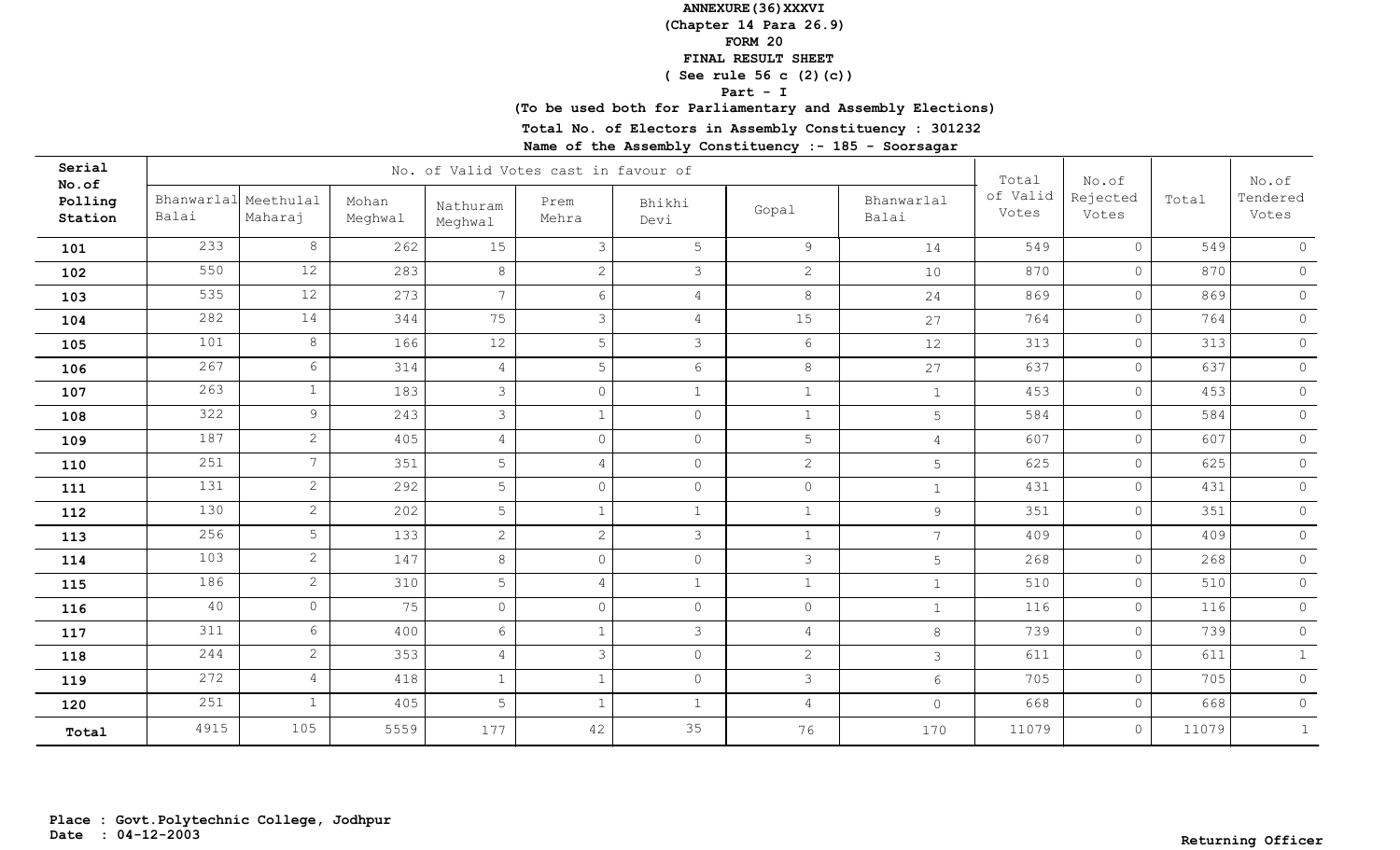**(Chapter 14 Para 26.9)**

**FORM 20**

 **FINAL RESULT SHEET**

 **( See rule 56 c (2)(c))**

### **Part - I**

## **(To be used both for Parliamentary and Assembly Elections)**

**Total No. of Electors in Assembly Constituency : 301232**

| Serial<br>No.of    |                     |                      |                  |                     | No. of Valid Votes cast in favour of |                |                 |                     | Total             | No.of             |       | No.of             |
|--------------------|---------------------|----------------------|------------------|---------------------|--------------------------------------|----------------|-----------------|---------------------|-------------------|-------------------|-------|-------------------|
| Polling<br>Station | Bhanwarlal<br>Balai | Meethulal<br>Maharaj | Mohan<br>Meghwal | Nathuram<br>Meghwal | Prem<br>Mehra                        | Bhikhi<br>Devi | Gopal           | Bhanwarlal<br>Balai | of Valid<br>Votes | Rejected<br>Votes | Total | Tendered<br>Votes |
| 121                | 350                 | $\circ$              | 403              | 6                   | 3                                    | $\circ$        | $7^{\circ}$     | 5 <sup>1</sup>      | 774               | $\circ$           | 774   | $\circ$           |
| 122                | 220                 | 11                   | 316              | $6\overline{6}$     | $\mathbf{1}$                         | $\circ$        | $\circ$         | $\mathbf{1}$        | 555               | $\circ$           | 555   | $\mathbf{1}$      |
| 123                | 230                 | $\mathfrak{Z}$       | 326              | $\mathbf{2}$        | 2                                    | 2              | $\mathbf{1}$    | $7\overline{ }$     | 573               | $\circ$           | 573   | $\circledcirc$    |
| 124                | 324                 | 5                    | 132              | 3                   | $\circ$                              | $1\,$          | $\mathbf{1}$    | $7\overline{ }$     | 473               | $\circ$           | 473   | $\circledcirc$    |
| 125                | 498                 | 15                   | 136              | 5                   | 3                                    | $\overline{4}$ | 10              | 12                  | 683               | $\circ$           | 683   | $\circledcirc$    |
| 126                | 723                 | $\mathbf{2}$         | 78               | $\overline{4}$      | $\overline{c}$                       | 2              | 3               | 12                  | 826               | $\circ$           | 826   | $\circledcirc$    |
| 127                | 419                 | 8                    | 203              | $\mathbf{1}$        | $\mathbf 1$                          | 2              | $7\overline{ }$ | 16                  | 657               | $\circ$           | 657   | $\circledcirc$    |
| 128                | 157                 | $\mathbf{1}$         | 396              | 5                   | $\circ$                              | $\mathcal{S}$  | 5               | $\mathcal{S}$       | 570               | $\circ$           | 570   | $\circ$           |
| 129                | 246                 | 8                    | 371              | 11                  | $\mathbf 1$                          | 2              | $\mathbf{1}$    | $\overline{4}$      | 644               | $\circ$           | 644   | $\overline{c}$    |
| 130                | 328                 | 35                   | 295              | $7\overline{ }$     | $\overline{c}$                       | 2              | $\overline{4}$  | 5                   | 678               | $\circ$           | 678   | $\mathcal{S}$     |
| 131                | 273                 | $\overline{4}$       | 372              | 54                  | 3                                    | $\mathbf{1}$   | 2               | $7\overline{ }$     | 716               | $\circ$           | 716   | $\circ$           |
| 132                | 217                 | 10                   | 466              | 23                  | $\mathbf 1$                          | $\overline{4}$ | 6               | $8\,$               | 735               | $\circ$           | 735   | $\circledcirc$    |
| 133                | 212                 | 6                    | 278              | 6                   | $\mathcal{E}$                        | 5              | $7\overline{ }$ | 23                  | 540               | $\circ$           | 540   | $\circ$           |
| 134                | 104                 | $\mathbf{1}$         | 429              | 12                  | $\circ$                              | $\overline{2}$ | 4               | 6                   | 558               | $\circ$           | 558   | $\circ$           |
| 135                | 137                 | $\overline{2}$       | 376              | 6                   | $\mathbf{1}$                         | $\mathbf{1}$   | 5               | $\overline{2}$      | 530               | $\circ$           | 530   | $\circ$           |
| 136                | 225                 | $\mathfrak{Z}$       | 309              | $\overline{4}$      | $\mathbf{1}$                         | $\mathcal{S}$  | 3               | 8                   | 556               | $\circ$           | 556   | $\circledcirc$    |
| 137                | 226                 | $\overline{2}$       | 445              | $\mathcal{S}$       | $\circ$                              | $\mathcal{S}$  | $\overline{9}$  | 11                  | 699               | $\circ$           | 699   | $\circledcirc$    |
| 138                | 288                 | $\mathcal{S}$        | 411              | 19                  | $\overline{c}$                       | $6\,$          | 5               | 12                  | 746               | $\circ$           | 746   | $\circledcirc$    |
| 139                | 440                 | 7 <sup>7</sup>       | 321              | $\mathcal{S}$       | $\overline{c}$                       | $\overline{4}$ | $8\,$           | $\overline{4}$      | 789               | $\circ$           | 789   | $\circledcirc$    |
| 140                | 235                 | $\mathbf{2}$         | 459              | 15                  | $\mathbf{1}$                         | $\overline{4}$ | $6\overline{6}$ | $6\phantom{.}6$     | 728               | $\circ$           | 728   | $\circ$           |
| Total              | 5852                | 128                  | 6522             | 195                 | 29                                   | 51             | 94              | 159                 | 13030             | $\circ$           | 13030 | 6                 |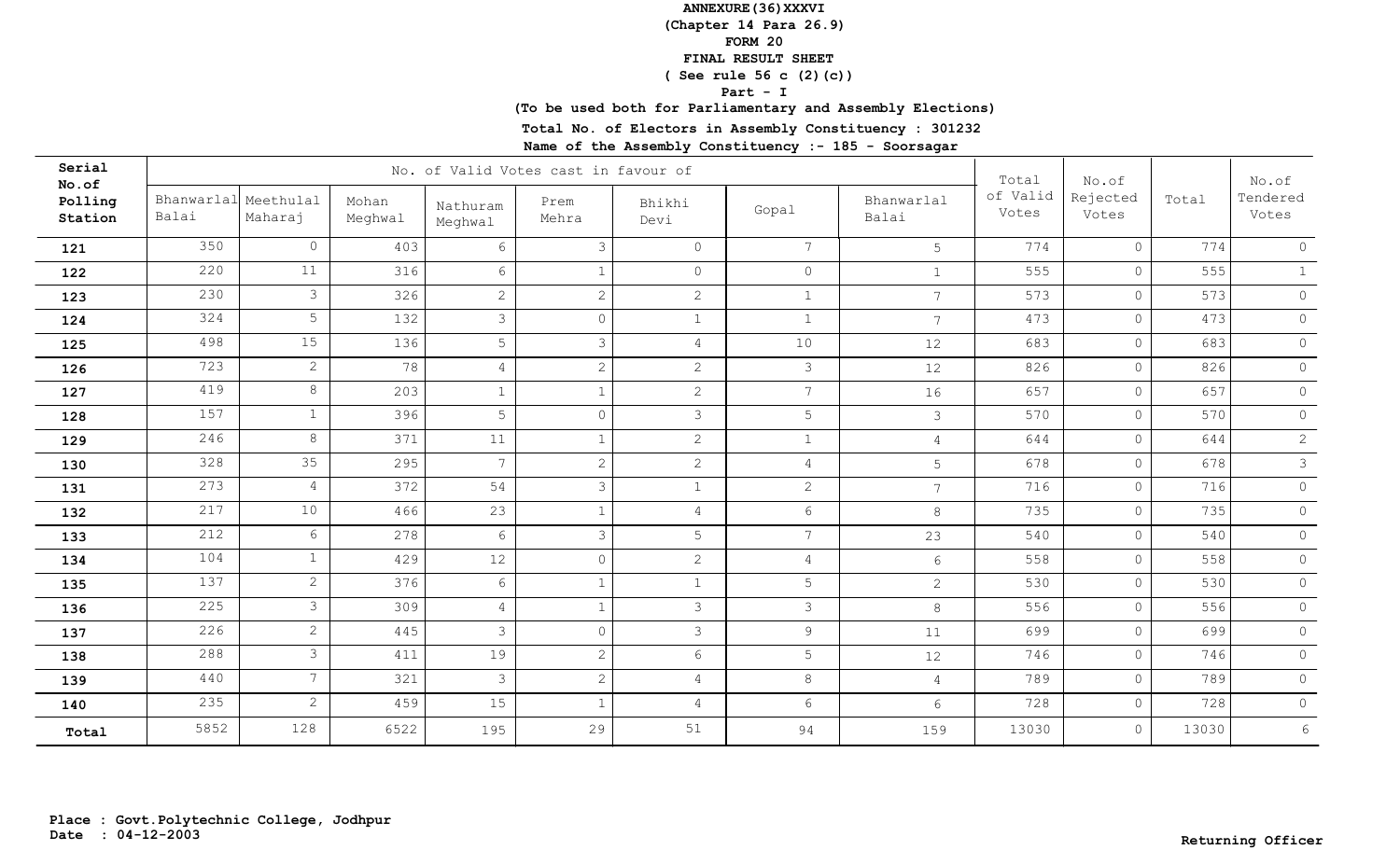**(Chapter 14 Para 26.9)**

**FORM 20**

 **FINAL RESULT SHEET**

 **( See rule 56 c (2)(c))**

### **Part - I**

## **(To be used both for Parliamentary and Assembly Elections)**

**Total No. of Electors in Assembly Constituency : 301232**

| Serial<br>No.of    |       |                                 |                  |                     | No. of Valid Votes cast in favour of |                |                |                     | Total             | No.of             |       | No.of             |
|--------------------|-------|---------------------------------|------------------|---------------------|--------------------------------------|----------------|----------------|---------------------|-------------------|-------------------|-------|-------------------|
| Polling<br>Station | Balai | Bhanwarlal Meethulal<br>Maharaj | Mohan<br>Meghwal | Nathuram<br>Meghwal | Prem<br>Mehra                        | Bhikhi<br>Devi | Gopal          | Bhanwarlal<br>Balai | of Valid<br>Votes | Rejected<br>Votes | Total | Tendered<br>Votes |
| 141                | 161   | $\overline{2}$                  | 490              | 3                   | $\mathbf{1}$                         | $\mathbf{1}$   | 6              | 6                   | 670               | $\circ$           | 670   | $\circ$           |
| 142                | 171   | $\mathcal{S}$                   | 382              | 6                   | $\mathsf S$                          | $\mathbf{1}$   | 5              | $\mathbf{1}$        | 574               | $\circ$           | 574   | $\circ$           |
| 143                | 310   | $6\overline{6}$                 | 171              | 6                   | 21                                   | $\mathbf{1}$   | $\mathcal{E}$  | $6\overline{6}$     | 524               | $\circ$           | 524   | $\circ$           |
| 144                | 388   | 8                               | 204              | 10                  | 11                                   | $\overline{4}$ | $\overline{7}$ | 15                  | 647               | $\circ$           | 647   | $\circledcirc$    |
| 145                | 306   | 6                               | 205              | $\overline{2}$      | $\,8\,$                              | $\mathbf{1}$   | $\mathbf{1}$   | $\overline{2}$      | 531               | $\circ$           | 531   | $\overline{c}$    |
| 146                | 309   | $\mathbf{2}$                    | 170              | $\overline{4}$      | $\mathbf{1}$                         | 2              | $\mathbf{2}$   | 8                   | 498               | $\circ$           | 498   | $\circ$           |
| 147                | 229   | $\mathcal{S}$                   | 588              | $\overline{4}$      | $\overline{2}$                       | $\circ$        | $\overline{2}$ | $\overline{4}$      | 832               | $\circ$           | 832   | $\circ$           |
| 148                | 175   | $\mathfrak{Z}$                  | 422              | $\overline{2}$      | $\Omega$                             | 2              | $\mathbf{1}$   | $\overline{4}$      | 609               | $\circ$           | 609   | $\circ$           |
| 149                | 191   | 5                               | 353              | $\mathcal{S}$       | $\circ$                              | $\circ$        | $\overline{2}$ | $\mathcal{S}$       | 557               | $\circ$           | 557   | $\circledcirc$    |
| 150                | 107   | $\mathcal{S}$                   | 311              | $\mathbf{1}$        | $\mathcal{E}$                        | $\circ$        | $\circ$        | $\mathcal{E}$       | 428               | $\circ$           | 428   | $\circ$           |
| 151                | 144   | $\overline{4}$                  | 340              | 5                   | $\circ$                              | $\circledcirc$ | $\mathcal{E}$  | $\mathbf{1}$        | 497               | $\circ$           | 497   | $\circledcirc$    |
| 152                | 150   | $\mathbf{1}$                    | 451              | $\overline{4}$      | $\mathbf{1}$                         | $\circ$        | $\circ$        | $\overline{4}$      | 611               | $\circ$           | 611   | $\circledcirc$    |
| 153                | 125   | $\circ$                         | 360              | $\circ$             | $\circ$                              | $\circ$        | $\mathbf 1$    | $\overline{4}$      | 490               | $\circ$           | 490   | $\circ$           |
| 154                | 213   | $\overline{2}$                  | 639              | 10                  | $\mathbf{1}$                         | $\mathbf{1}$   | 5              | $\overline{4}$      | 875               | $\circ$           | 875   | $6\,$             |
| 155                | 130   | $\circ$                         | 279              | $\mathbf{2}$        | $\circ$                              | $\circ$        | $\overline{4}$ | $\mathcal{S}$       | 418               | $\circ$           | 418   | $\circledcirc$    |
| 156                | 109   | $\overline{2}$                  | 340              | 5                   | $\mathbf{1}$                         | $\mathbf{1}$   | $\mathbf{1}$   | $\circ$             | 459               | $\circ$           | 459   | $\circledcirc$    |
| 157                | 199   | $\mathbf{2}$                    | 414              | $\mathbf{1}$        | 3                                    | $\circ$        | $\circ$        | $\mathcal{S}$       | 622               | $\circledcirc$    | 622   | $\circledcirc$    |
| 158                | 146   | 6                               | 347              | $\mathcal{S}$       | $\circ$                              | $\mathbf{1}$   | $\overline{4}$ | 5                   | 512               | $\circledcirc$    | 512   | $\circledcirc$    |
| 159                | 135   | $\mathbf{1}$                    | 491              | 5                   | $\circ$                              | $\mathbf{1}$   | $\mathcal{E}$  | $\overline{4}$      | 640               | $\circ$           | 640   | $\circledcirc$    |
| 160                | 123   | $\mathbf{1}$                    | 226              | $\mathbf{1}$        | $\Omega$                             | $\circ$        | $\mathbf{1}$   | $\mathbf{1}$        | 353               | $\circ$           | 353   | $\circ$           |
| Total              | 3821  | 60                              | 7183             | 77                  | 58                                   | 16             | 51             | 81                  | 11347             | $\circ$           | 11347 | 8                 |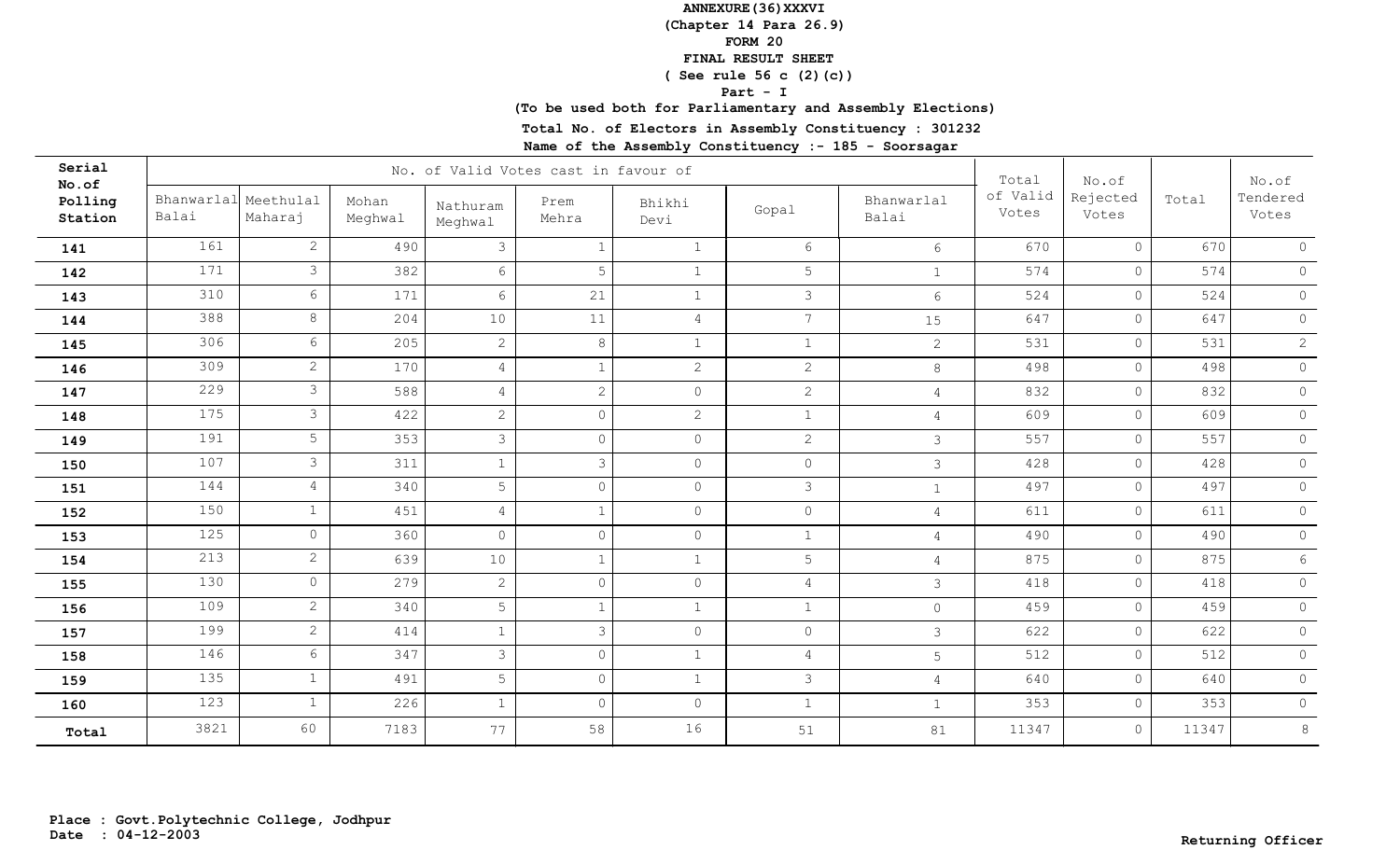**(Chapter 14 Para 26.9)**

**FORM 20**

 **FINAL RESULT SHEET**

 **( See rule 56 c (2)(c))**

### **Part - I**

## **(To be used both for Parliamentary and Assembly Elections)**

**Total No. of Electors in Assembly Constituency : 301232**

| Serial<br>No.of    |                               |                 |                  |                     | No. of Valid Votes cast in favour of |                |                       |                     | Total             | No.of             |       | No.of             |
|--------------------|-------------------------------|-----------------|------------------|---------------------|--------------------------------------|----------------|-----------------------|---------------------|-------------------|-------------------|-------|-------------------|
| Polling<br>Station | Bhanwarlal Meethulal<br>Balai | Maharaj         | Mohan<br>Meghwal | Nathuram<br>Meghwal | Prem<br>Mehra                        | Bhikhi<br>Devi | Gopal                 | Bhanwarlal<br>Balai | of Valid<br>Votes | Rejected<br>Votes | Total | Tendered<br>Votes |
| 161                | 180                           | $\mathfrak{Z}$  | 357              | 3                   | $\overline{0}$                       | 2              | $\overline{4}$        | $7\overline{ }$     | 556               | $\circ$           | 556   | $\mathbf{1}$      |
| 162                | 208                           | $6\overline{6}$ | 504              | 6                   | $\circ$                              | $\circ$        | $\mathcal{S}$         | 10                  | 737               | $\circ$           | 737   | $\circ$           |
| 163                | 181                           | $\circ$         | 379              | $\mathbf{2}$        |                                      | $\circ$        | $\circ$               | $\circ$             | 563               | $\circ$           | 563   | $\circ$           |
| 164                | 142                           | $\overline{4}$  | 456              | 3                   | $\circ$                              | $\mathbf{1}$   | $\overline{7}$        | $\overline{2}$      | 615               | $\circ$           | 615   | $\overline{2}$    |
| 165                | 136                           | $\mathbf{2}$    | 233              | $\mathbf{1}$        | $\Omega$                             | $\mathbf{1}$   | $\mathbf{2}^{\prime}$ | $\mathbf{1}$        | 376               | $\circ$           | 376   | $\circledcirc$    |
| 166                | 185                           | $\circ$         | 330              | $\overline{4}$      | $\mathbf{1}$                         | $\circledcirc$ | $\mathcal{S}$         | $\overline{2}$      | 525               | $\circledcirc$    | 525   | $\circledcirc$    |
| 167                | 155                           | $\circ$         | 219              | 3                   | $\Omega$                             | $\circ$        | $\mathbf{1}$          | $\overline{2}$      | 380               | $\circ$           | 380   | $\circledcirc$    |
| 168                | 175                           | $\mathcal{S}$   | 579              | 3                   | $\mathbf{1}$                         | $\mathbf{1}$   | 5                     | $\overline{4}$      | 771               | $\circledcirc$    | 771   | $\circledcirc$    |
| 169                | 227                           | 10              | 499              | 5                   | 2                                    | $\mathbf{1}$   | $\mathbf{1}$          | $\mathcal{E}$       | 748               | $\circ$           | 748   | $\circ$           |
| 170                | 169                           | $\mathbf{1}$    | 273              | $\mathbf{1}$        | $\circ$                              | $\circ$        | $\circ$               | $6\overline{6}$     | 450               | $\circ$           | 450   | $\circ$           |
| 171                | 224                           | 5               | 336              | $\circ$             | $\mathbf{1}$                         | 2              | $\circ$               | $\overline{2}$      | 570               | $\circledcirc$    | 570   | $\circ$           |
| 172                | 154                           | $\overline{4}$  | 246              | $\overline{2}$      | $\circ$                              | $\circ$        | $\overline{2}$        | $\mathbf{1}$        | 409               | $\circ$           | 409   | $\circ$           |
| 173                | 368                           | 5               | 459              | $7\overline{ }$     | $\overline{4}$                       | 6              | 11                    | 11                  | 871               | $\circ$           | 871   | $\circ$           |
| 174                | 523                           | 5               | 264              | $\overline{2}$      | $\circ$                              | $\mathcal{S}$  | $\overline{2}$        | $\overline{4}$      | 803               | $\circ$           | 803   | $\mathbf{2}$      |
| 175                | 344                           | $6\overline{6}$ | 307              | 5                   | $\circ$                              | $\circ$        | $\overline{2}$        | $\mathbf{1}$        | 665               | $\circ$           | 665   | $\circledcirc$    |
| 176                | 250                           | $\overline{4}$  | 306              | 8                   | $\mathbf{1}$                         | 2              | $\overline{2}$        | $\overline{4}$      | 577               | $\circ$           | 577   | $\mathbf{2}$      |
| 177                | 366                           | $\mathbf{1}$    | 201              | $\mathcal{S}$       | 4                                    | 2              | $\mathcal{S}$         | 22                  | 602               | $\circ$           | 602   | $\circ$           |
| 178                | 267                           | 5 <sup>1</sup>  | 493              | 5                   | $\overline{2}$                       | $\overline{2}$ | 3                     | $\overline{4}$      | 781               | $\circ$           | 781   | $\circledcirc$    |
| 179                | 225                           | 5               | 318              | $\overline{4}$      | $\overline{0}$                       | $\mathcal{S}$  | $\mathcal{S}$         | 11                  | 569               | $\circledcirc$    | 569   | $\mathbf 1$       |
| 180                | 201                           | $\mathbf{2}$    | 300              | $\mathbf{1}$        | $\circ$                              | $\mathcal{S}$  | $\mathcal{E}$         | $\mathcal{S}$       | 513               | $\circledcirc$    | 513   | $\mathbf{1}$      |
| Total              | 4680                          | 71              | 7059             | 68                  | 17                                   | 29             | 57                    | 100                 | 12081             | $\circ$           | 12081 | $\mathcal{G}$     |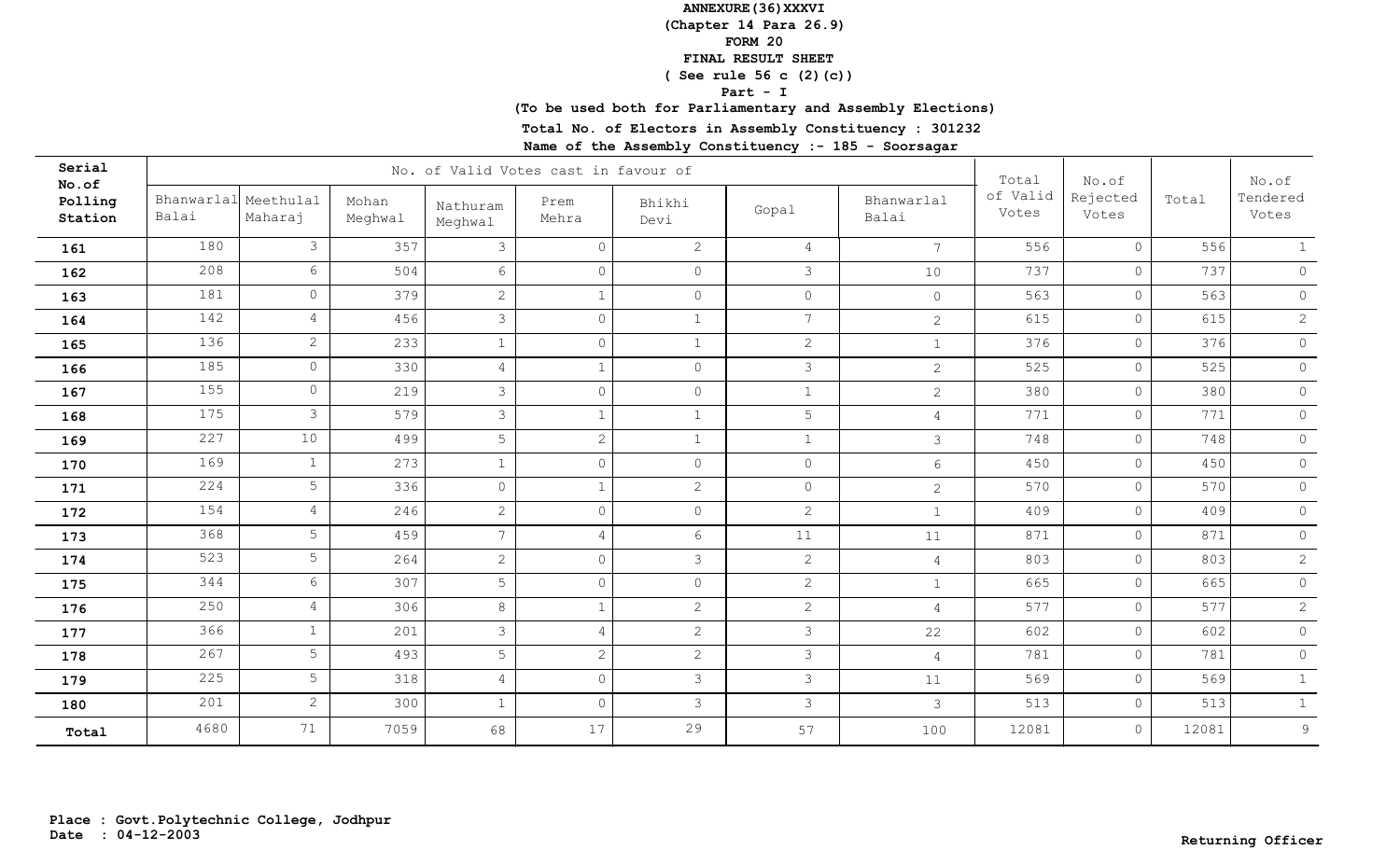**(Chapter 14 Para 26.9)**

**FORM 20**

 **FINAL RESULT SHEET**

 **( See rule 56 c (2)(c))**

### **Part - I**

## **(To be used both for Parliamentary and Assembly Elections)**

**Total No. of Electors in Assembly Constituency : 301232**

| Serial<br>No.of    |                               |                 |                  |                     | No. of Valid Votes cast in favour of |                |                       |                     | Total             | No.of             |       | No.of             |
|--------------------|-------------------------------|-----------------|------------------|---------------------|--------------------------------------|----------------|-----------------------|---------------------|-------------------|-------------------|-------|-------------------|
| Polling<br>Station | Bhanwarlal Meethulal<br>Balai | Maharaj         | Mohan<br>Meghwal | Nathuram<br>Meghwal | Prem<br>Mehra                        | Bhikhi<br>Devi | Gopal                 | Bhanwarlal<br>Balai | of Valid<br>Votes | Rejected<br>Votes | Total | Tendered<br>Votes |
| 181                | 139                           | $\overline{4}$  | 287              | 5                   | $\Omega$                             | $\circ$        | $\mathbf{2}^{\prime}$ | 6                   | 443               | $\circ$           | 443   | $\circ$           |
| 182                | 112                           | $6\overline{6}$ | 339              | $\mathcal{S}$       | 1                                    | $\mathcal{S}$  | 5                     | $\overline{4}$      | 473               | $\circ$           | 473   | 1                 |
| 183                | 282                           | 8               | 293              | $\mathcal{S}$       | 3                                    | 2              | 5                     | 16                  | 612               | $\circ$           | 612   | $\circledcirc$    |
| 184                | 307                           | 7 <sup>1</sup>  | 247              | $\mathbf{1}$        | 3                                    | $\circ$        | $\mathbf{1}$          | $\overline{4}$      | 570               | $\circ$           | 570   | $\circledcirc$    |
| 185                | 505                           | 12              | 225              | $\overline{4}$      | $\mathbf{1}$                         | 2              | $\overline{7}$        | 14                  | 770               | $\circ$           | 770   | $\circledcirc$    |
| 186                | 227                           | 5               | 193              | $\mathbf{2}$        | $\circ$                              | $\mathbf{1}$   | $\overline{4}$        | $\overline{4}$      | 436               | $\circ$           | 436   | $\circ$           |
| 187                | 145                           | 6               | 399              | 6                   | $\overline{c}$                       | $\mathbf{1}$   | $\mathbf{1}$          | 14                  | 574               | $\circ$           | 574   | $\circ$           |
| 188                | 180                           | $\mathcal{S}$   | 293              | 5                   | 2                                    | 2              | 2                     | $\mathcal{S}$       | 490               | $\circ$           | 490   | $\mathbf{2}$      |
| 189                | 213                           | 8               | 583              | $\overline{4}$      | $\overline{2}$                       | $\circ$        | $\overline{9}$        | 5                   | 824               | $\circ$           | 824   | $\mathbf{1}$      |
| 190                | 280                           | $\circ$         | 257              | $\overline{2}$      | $\circ$                              | 2              | $\mathbf{1}$          | 5                   | 547               | $\circ$           | 547   | $\circ$           |
| 191                | 267                           | $\circ$         | 152              | $\overline{2}$      | $\overline{2}$                       | $\circ$        | $\mathbf{1}$          | 2                   | 426               | $\circ$           | 426   | $\circ$           |
| 192                | 137                           | $6\overline{6}$ | 452              | 8                   | $\circ$                              | $\mathbf{1}$   | $\overline{2}$        | $\mathbf{1}$        | 607               | $\circledcirc$    | 607   | $\circledcirc$    |
| 193                | 172                           | $\overline{4}$  | 425              | 10                  | $\mathcal{S}$                        | $\circ$        | 8                     | 16                  | 638               | $\circledcirc$    | 638   | $\circ$           |
| 194                | 284                           | $\overline{4}$  | 249              | $\overline{2}$      | $\circ$                              | $\mathbf{1}$   | $\overline{7}$        | $\circledcirc$      | 547               | $\circ$           | 547   | $\circledcirc$    |
| 195                | 284                           | $\overline{2}$  | 225              | $6\overline{6}$     | $\circ$                              | $\mathbf{1}$   | $\circ$               | $\overline{4}$      | 522               | $\circ$           | 522   | $\circledcirc$    |
| 196                | 261                           | $\mathfrak{Z}$  | 167              | $\mathbf{1}$        | $\mathbf{1}$                         | $\circ$        | 3                     | $\mathcal{S}$       | 439               | $\circ$           | 439   | $\circledcirc$    |
| 197                | 259                           | $\overline{2}$  | 409              | $\overline{2}$      | $\mathbf{1}$                         | $\overline{2}$ | 17                    | $\overline{4}$      | 696               | $\circledcirc$    | 696   | $\circledcirc$    |
| 198                | 153                           | $\circ$         | 247              | 5                   |                                      | $\mathbf{1}$   | $\mathcal{S}$         | $\mathbf{1}$        | 411               | $\circ$           | 411   | $\circledcirc$    |
| 199                | 218                           | 8               | 441              | 5                   | 2                                    | $\overline{4}$ | $\overline{4}$        | 12                  | 694               | $\circ$           | 694   | $\circledcirc$    |
| 200                | 446                           | 12              | 327              | $\mathbf{1}$        | 11                                   | 4              | $\circ$               | 5                   | 806               | $\circ$           | 806   | 1                 |
| Total              | 4871                          | 100             | 6210             | 77                  | 35                                   | 27             | 82                    | 123                 | 11525             | $\circ$           | 11525 | 5                 |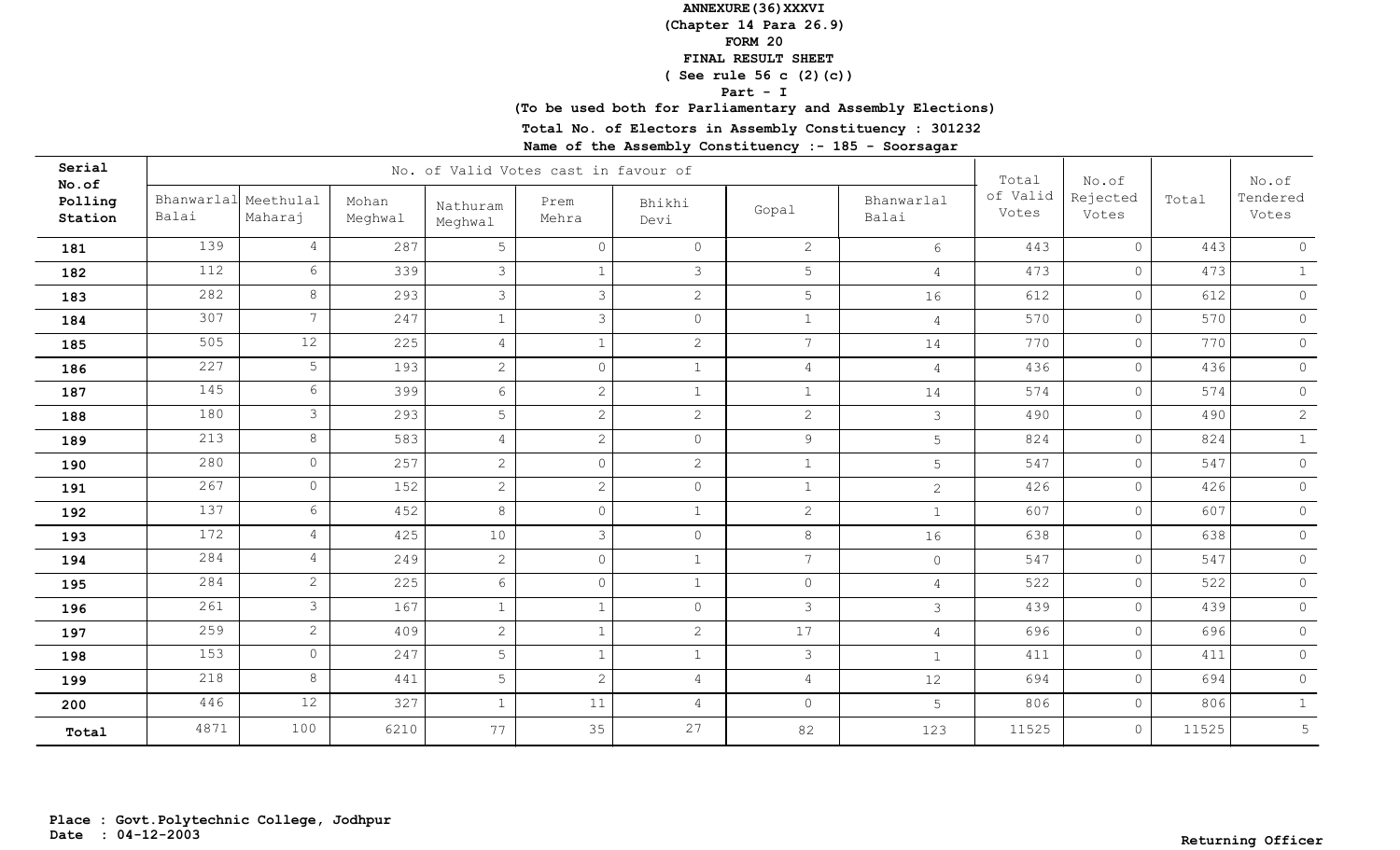**(Chapter 14 Para 26.9)**

**FORM 20**

 **FINAL RESULT SHEET**

 **( See rule 56 c (2)(c))**

### **Part - I**

## **(To be used both for Parliamentary and Assembly Elections)**

**Total No. of Electors in Assembly Constituency : 301232**

| Serial<br>No.of    |                               |                 |                  |                     | No. of Valid Votes cast in favour of |                 |                 |                     | Total             | No.of             |       | No.of             |
|--------------------|-------------------------------|-----------------|------------------|---------------------|--------------------------------------|-----------------|-----------------|---------------------|-------------------|-------------------|-------|-------------------|
| Polling<br>Station | Bhanwarlal Meethulal<br>Balai | Maharaj         | Mohan<br>Meghwal | Nathuram<br>Meghwal | Prem<br>Mehra                        | Bhikhi<br>Devi  | Gopal           | Bhanwarlal<br>Balai | of Valid<br>Votes | Rejected<br>Votes | Total | Tendered<br>Votes |
| 201                | 232                           | $\mathcal{S}$   | 472              | $\overline{7}$      | $\mathbf{1}$                         | $\mathcal{S}$   | $\overline{2}$  | $5^{\circ}$         | 725               | $\circ$           | 725   | $\circ$           |
| 202                | 374                           | 5               | 320              | 9                   | $\mathbf{1}$                         | 2               | $\mathcal{S}$   | 16                  | 730               | $\overline{0}$    | 730   | $\circ$           |
| 203                | 293                           | $7\overline{ }$ | 349              | 154                 | $\overline{4}$                       | $6\overline{6}$ | 3               | 6                   | 822               | $\circ$           | 822   | $\circ$           |
| 204                | 622                           | 10              | 235              | 9                   | $\mathbf{1}$                         | $\mathcal{S}$   | $7\overline{ }$ | 13                  | 900               | $\circ$           | 900   | $\circledcirc$    |
| 205                | 459                           | 12              | 369              | 66                  | $\overline{4}$                       | $\,8\,$         | $7\overline{ }$ | 13                  | 938               | $\circ$           | 938   | $\circledcirc$    |
| 206                | 394                           | 3               | 440              | $\overline{2}$      | $\mathbf{1}$                         | $\mathbf{1}$    | $6\overline{6}$ | $\mathcal{S}$       | 850               | $\circledcirc$    | 850   | $\circ$           |
| 207                | 297                           | $\mathbf{1}$    | 529              | 10                  | $\overline{c}$                       | $\overline{4}$  | $\mathfrak{Z}$  | 14                  | 860               | $\circ$           | 860   | $\circledcirc$    |
| 208                | 165                           | $\mathbf{2}$    | 163              | 5                   | $\circ$                              | $\mathbf{1}$    | $\overline{2}$  | $\mathbf{1}$        | 339               | $\circ$           | 339   | $\circ$           |
| 209                | 306                           | 8               | 355              | 10                  | 5                                    | 11              | $\overline{2}$  | 11                  | 708               | $\circ$           | 708   | $\mathbf{2}$      |
| 210                | 634                           | $\overline{9}$  | 93               | $\mathbf{1}$        | $\mathbf{1}$                         | $\mathbf{1}$    | 5               | 20                  | 764               | $\circledcirc$    | 764   | $\circledcirc$    |
| 211                | 431                           | 7 <sup>7</sup>  | 391              | 5                   | $\circ$                              | $\mathcal{S}$   | 5               | 5                   | 847               | $\circ$           | 847   | $\circledcirc$    |
| 212                | 361                           | $\mathfrak{Z}$  | 174              | $\overline{2}$      | $\overline{2}$                       | $\mathbf{1}$    | $\mathbf{1}$    | 5                   | 549               | $\circ$           | 549   | $\circ$           |
| 213                | 356                           | 3               | 198              | 10                  | $\overline{2}$                       | 5               | $8\,$           | 5                   | 587               | $\circ$           | 587   | $\circledcirc$    |
| 214                | 426                           | 11              | 269              | 8                   | $7\overline{ }$                      | $6\overline{6}$ | $8\,$           | 15                  | 750               | $\circ$           | 750   | $\mathbf{1}$      |
| 215                | 235                           | 5               | 460              | 13                  | $\sqrt{2}$                           | 5               | 6               | 10                  | 736               | $\circ$           | 736   | $\circledcirc$    |
| 216                | 291                           | $7\overline{ }$ | 268              | $7\overline{ }$     | 2                                    | $\,8\,$         | $\overline{2}$  | $8\,$               | 593               | $\circ$           | 593   | $\mathbf{1}$      |
| 217                | 329                           | $7\overline{ }$ | 126              | $\mathcal{S}$       | $\overline{2}$                       | 5               | $\overline{4}$  | 16                  | 492               | $\circledcirc$    | 492   | $\circ$           |
| 218                | 373                           | 5               | 447              | 13                  | 15                                   | $\circ$         | $\overline{4}$  | 5                   | 862               | $\circ$           | 862   | $\mathcal{S}$     |
| 219                | 335                           | 9               | 286              | 5                   | $\overline{2}$                       | $\overline{2}$  | 3               | 8                   | 650               | $\circ$           | 650   | 1                 |
| 220                | 204                           | 7 <sup>1</sup>  | 298              | $\overline{4}$      | $\mathbf{1}$                         | $\mathbf{1}$    | $\mathbf 1$     | $7\overline{ }$     | 523               | $\circ$           | 523   | $\circ$           |
| Total              | 7117                          | 124             | 6242             | 343                 | 55                                   | 76              | 82              | 186                 | 14225             | $\circ$           | 14225 | 8                 |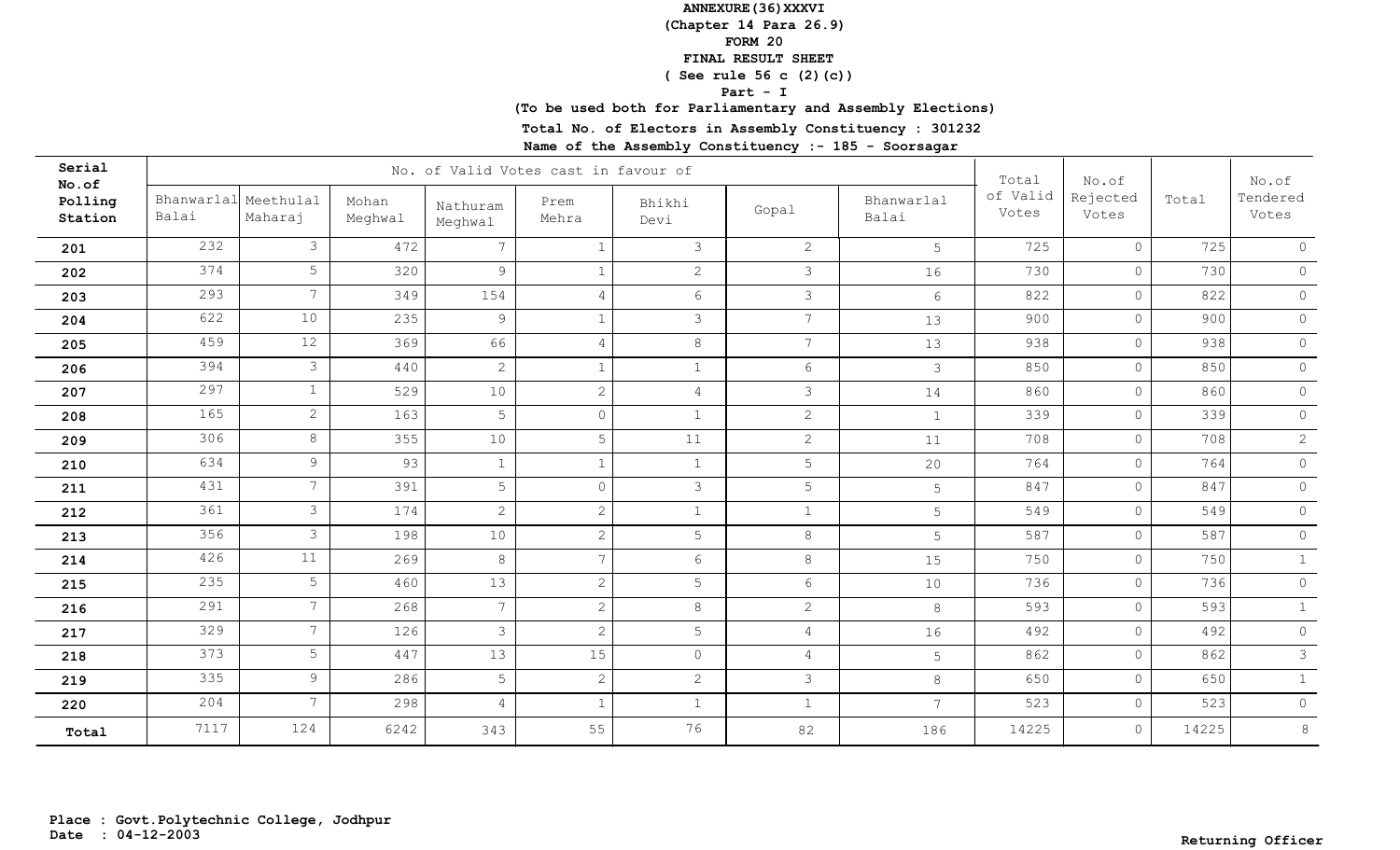**(Chapter 14 Para 26.9)**

**FORM 20**

 **FINAL RESULT SHEET**

 **( See rule 56 c (2)(c))**

### **Part - I**

## **(To be used both for Parliamentary and Assembly Elections)**

**Total No. of Electors in Assembly Constituency : 301232**

| Serial<br>No.of    |                     |                      |                  |                     | No. of Valid Votes cast in favour of |                 |                 |                     | Total             | No.of             |       | No.of             |
|--------------------|---------------------|----------------------|------------------|---------------------|--------------------------------------|-----------------|-----------------|---------------------|-------------------|-------------------|-------|-------------------|
| Polling<br>Station | Bhanwarlal<br>Balai | Meethulal<br>Maharaj | Mohan<br>Meghwal | Nathuram<br>Meghwal | Prem<br>Mehra                        | Bhikhi<br>Devi  | Gopal           | Bhanwarlal<br>Balai | of Valid<br>Votes | Rejected<br>Votes | Total | Tendered<br>Votes |
| 221                | 284                 | $\mathcal{S}$        | 362              | 6                   | $\overline{4}$                       | $\overline{4}$  | 6               | $7\overline{ }$     | 676               | $\circ$           | 676   | $\circledcirc$    |
| 222                | 329                 | 9                    | 147              | $7\overline{ }$     | $\mathbf{2}$                         | 5               | $\overline{4}$  | $6\overline{6}$     | 509               | $\circ$           | 509   | $\mathbf{1}$      |
| 223                | 302                 | 5                    | 122              | $\overline{4}$      | $\mathcal{G}$                        | $\mathbf{1}$    | $\mathbf{1}$    | $7\overline{ }$     | 451               | $\circ$           | 451   | $\circledcirc$    |
| 224                | 354                 | 10                   | 321              | 7 <sup>1</sup>      | $\sqrt{2}$                           | $\overline{c}$  | 5               | 6                   | 707               | $\circ$           | 707   | $\circledcirc$    |
| 225                | 301                 | 6                    | 194              | $\overline{2}$      | $\circ$                              | $\mathbf{1}$    | 11              | $7\overline{ }$     | 522               | $\circ$           | 522   | $\circledcirc$    |
| 226                | 293                 | $\overline{4}$       | 449              | $\overline{4}$      | $\mathbf 1$                          | $\mathbf{1}$    | 5               | 9                   | 766               | $\circ$           | 766   | $\circ$           |
| 227                | 415                 | 9 <sup>°</sup>       | 357              | $\circ$             | $\mathbf{1}$                         | $\mathbf{1}$    | 21              | $\mathcal{S}$       | 807               | $\circ$           | 807   | $\circ$           |
| 228                | 364                 | $\mathbf{1}$         | 375              | $\mathcal{S}$       | 2                                    | $\mathbf{1}$    | 12              | $\overline{4}$      | 762               | $\circ$           | 762   | $\mathbf{1}$      |
| 229                | 257                 | $\overline{4}$       | 564              | $\mathcal{S}$       | $1\,$                                | $\mathbf{1}$    | 18              | 5                   | 853               | $\circ$           | 853   | $\circledcirc$    |
| 230                | 436                 | $\mathcal{S}$        | 264              | $\mathcal{S}$       | $\circ$                              | $\mathbf{1}$    | 12              | 12                  | 731               | $\circ$           | 731   | $\circ$           |
| 231                | 216                 | $\mathbf{1}$         | 208              | $\overline{4}$      | $\circ$                              | $\circ$         | 11              | $\mathcal{S}$       | 443               | $\circ$           | 443   | $\circledcirc$    |
| 232                | 264                 | $\mathbf{1}$         | 341              | 5                   | $\circ$                              | $\circ$         | 14              | $\overline{2}$      | 627               | $\circ$           | 627   | $\overline{c}$    |
| 233                | 307                 | 5                    | 440              | 6                   | $\circ$                              | $\circ$         | 25              | 3                   | 786               | $\circ$           | 786   | $\circledcirc$    |
| 234                | 478                 | $\overline{2}$       | 123              | 5                   | $\overline{4}$                       | $\circ$         | $\overline{2}$  | 12                  | 626               | $\circ$           | 626   | $\mathcal{S}$     |
| 235                | 760                 | $\mathbf{2}$         | 45               | $\mathbf{1}$        | $\mathbf{1}$                         | $\circ$         | $\mathbf{1}$    | 8                   | 818               | $\circ$           | 818   | $\circledcirc$    |
| 236                | 649                 | 5 <sup>1</sup>       | 118              | 3                   | 6                                    | $\circ$         | 5               | $7\overline{ }$     | 793               | $\circ$           | 793   | $\circledcirc$    |
| 237                | 437                 | $6\overline{6}$      | 207              | 10                  | $\mathcal{E}$                        | 2               | 6               | $\overline{4}$      | 675               | $\circ$           | 675   | $\circledcirc$    |
| 238                | 333                 | 8                    | 358              | 5                   | $\mathbf{1}$                         | $\overline{2}$  | $7\overline{ }$ | 10                  | 724               | $\circ$           | 724   | $\circ$           |
| 239                | 315                 | $\overline{4}$       | 243              | $7\overline{ }$     | $6\phantom{1}6$                      | $\overline{4}$  | $\mathbf{1}$    | 5                   | 585               | $\circ$           | 585   | $\mathcal{S}$     |
| 240                | 249                 | 5                    | 164              | 5                   | $\mathbf{1}$                         | $7\phantom{.0}$ | 6               | 8                   | 445               | $\circ$           | 445   | 1                 |
| Total              | 7343                | 93                   | 5402             | 90                  | 44                                   | 33              | 173             | 128                 | 13306             | $\circ$           | 13306 | $11\,$            |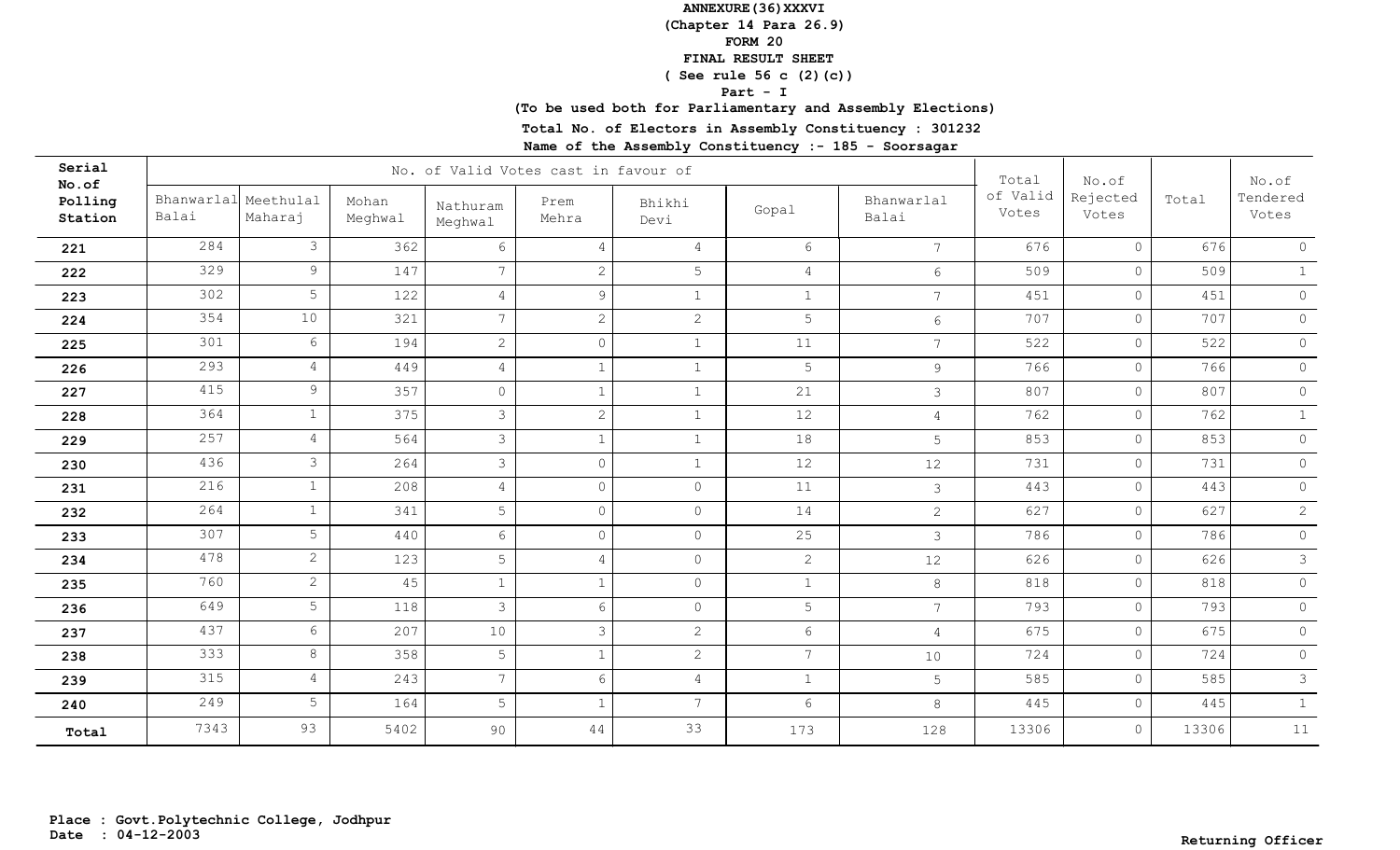**(Chapter 14 Para 26.9)**

**FORM 20**

 **FINAL RESULT SHEET**

 **( See rule 56 c (2)(c))**

### **Part - I**

## **(To be used both for Parliamentary and Assembly Elections)**

**Total No. of Electors in Assembly Constituency : 301232**

| Serial<br>No.of<br>Polling<br>Station |                     |                      | No. of Valid Votes cast in favour of | Total               | No.of          |                | No.of           |                     |                   |                   |       |                   |
|---------------------------------------|---------------------|----------------------|--------------------------------------|---------------------|----------------|----------------|-----------------|---------------------|-------------------|-------------------|-------|-------------------|
|                                       | Bhanwarlal<br>Balai | Meethulal<br>Maharaj | Mohan<br>Meghwal                     | Nathuram<br>Meghwal | Prem<br>Mehra  | Bhikhi<br>Devi | Gopal           | Bhanwarlal<br>Balai | of Valid<br>Votes | Rejected<br>Votes | Total | Tendered<br>Votes |
| 241                                   | 282                 | 9                    | 146                                  | $\mathbf{2}$        | 2              | $\mathcal{E}$  | $\mathbf{1}$    | $\overline{4}$      | 449               | $\circ$           | 449   | 1                 |
| 242                                   | 392                 | 8                    | 389                                  | $\overline{4}$      | $\mathbf{2}$   | 28             | $\overline{4}$  | 12                  | 839               | $\circ$           | 839   | $\circ$           |
| 243                                   | 307                 | 5                    | 123                                  | $\mathcal{E}$       | $\overline{7}$ | $\overline{4}$ | $\overline{2}$  | $8\,$               | 459               | $\circ$           | 459   | $\circledcirc$    |
| 244                                   | 472                 | 8                    | 176                                  | $7\overline{ }$     | $\mathbf{1}$   | 2              | $\overline{2}$  | $\overline{4}$      | 672               | $\circledcirc$    | 672   | $\circledcirc$    |
| 245                                   | 485                 | 7 <sup>7</sup>       | 59                                   | $\mathbf{1}$        | 17             | 2              | 14              | 20                  | 605               | $\circledcirc$    | 605   | $\circledcirc$    |
| 246                                   | 694                 | 6                    | 5                                    | 3                   | $\mathbf{1}$   | $\overline{2}$ | $\circ$         | 11                  | 722               | $\circ$           | 722   | 1                 |
| 247                                   | 230                 | $\overline{2}$       | 393                                  | 10                  | $\circ$        | $\mathbf{1}$   | $\mathbf{1}$    | $\mathbf{1}$        | 638               | $\circledcirc$    | 638   | $\circ$           |
| 248                                   | 395                 | 21                   | 108                                  | $\Omega$            | $\overline{4}$ | $\mathbf{1}$   | $\overline{4}$  | 16                  | 549               | $\circ$           | 549   | $\circ$           |
| 249                                   | 212                 | $\circ$              | 375                                  | 28                  | $\mathbf{1}$   | $\circ$        | $\overline{2}$  | $\overline{4}$      | 622               | $\circ$           | 622   | $\mathcal{S}$     |
| 250                                   | 264                 | $\mathcal{S}$        | 372                                  | $7\overline{ }$     | $\mathcal{E}$  | $\overline{4}$ | $\overline{2}$  | $\overline{4}$      | 659               | $\circ$           | 659   | $\circ$           |
| 251                                   | 274                 | $\mathcal{S}$        | 291                                  | $\overline{4}$      | 5              | $\mathbf{1}$   | $\overline{4}$  | $\,8\,$             | 590               | $\circledcirc$    | 590   | $\circ$           |
| 252                                   | 241                 | $\overline{4}$       | 350                                  | $\overline{2}$      | $\circ$        | $\overline{c}$ | $\mathbf{1}$    | $\circ$             | 600               | $\circledcirc$    | 600   | $\circledcirc$    |
| 253                                   | 191                 | $\overline{2}$       | 249                                  | 5                   | $\mathbf{1}$   | $\circ$        | $\mathcal{S}$   | $\mathcal{S}$       | 454               | $\circledcirc$    | 454   | $\circ$           |
| 254                                   | 160                 | $\mathcal{S}$        | 240                                  | $\mathcal{S}$       | 12             | $\mathcal{E}$  | $\overline{4}$  | $7\overline{ }$     | 432               | $\circ$           | 432   | $\circledcirc$    |
| 255                                   | 199                 | 5 <sup>1</sup>       | 416                                  | 6                   | $\mathbf{2}$   | $\mathbf{1}$   | $\mathcal{S}$   | 12                  | 644               | $\circ$           | 644   | $\circledcirc$    |
| 256                                   | 160                 | $\overline{4}$       | 353                                  | $\mathbf{1}$        | 6              | $\mathbf{1}$   | 5               | 5                   | 535               | $\circ$           | 535   | $\circledcirc$    |
| 257                                   | 160                 | $\mathbf{1}$         | 392                                  | $\mathcal{S}$       | 27             | $\mathbf{1}$   | $6\overline{6}$ | $6\overline{6}$     | 596               | $\circledcirc$    | 596   | $\overline{0}$    |
| 258                                   | 282                 | 6                    | 241                                  | 6                   | 36             | $\overline{2}$ | $\overline{2}$  | $7\overline{ }$     | 582               | $\circ$           | 582   | $\circ$           |
| 259                                   | 184                 | $\mathcal{S}$        | 533                                  | 6                   | 8              | $\circ$        | $\overline{2}$  | $8\,$               | 744               | $\circledcirc$    | 744   | $\circledcirc$    |
| 260                                   | 262                 | $\mathbf{1}$         | 397                                  | 3                   | $\overline{7}$ | $\overline{4}$ | 5               | 5                   | 684               | $\circ$           | 684   | $\circ$           |
| Total                                 | 5846                | 101                  | 5608                                 | 104                 | 142            | 62             | 67              | 145                 | 12075             | $\circ$           | 12075 | 5                 |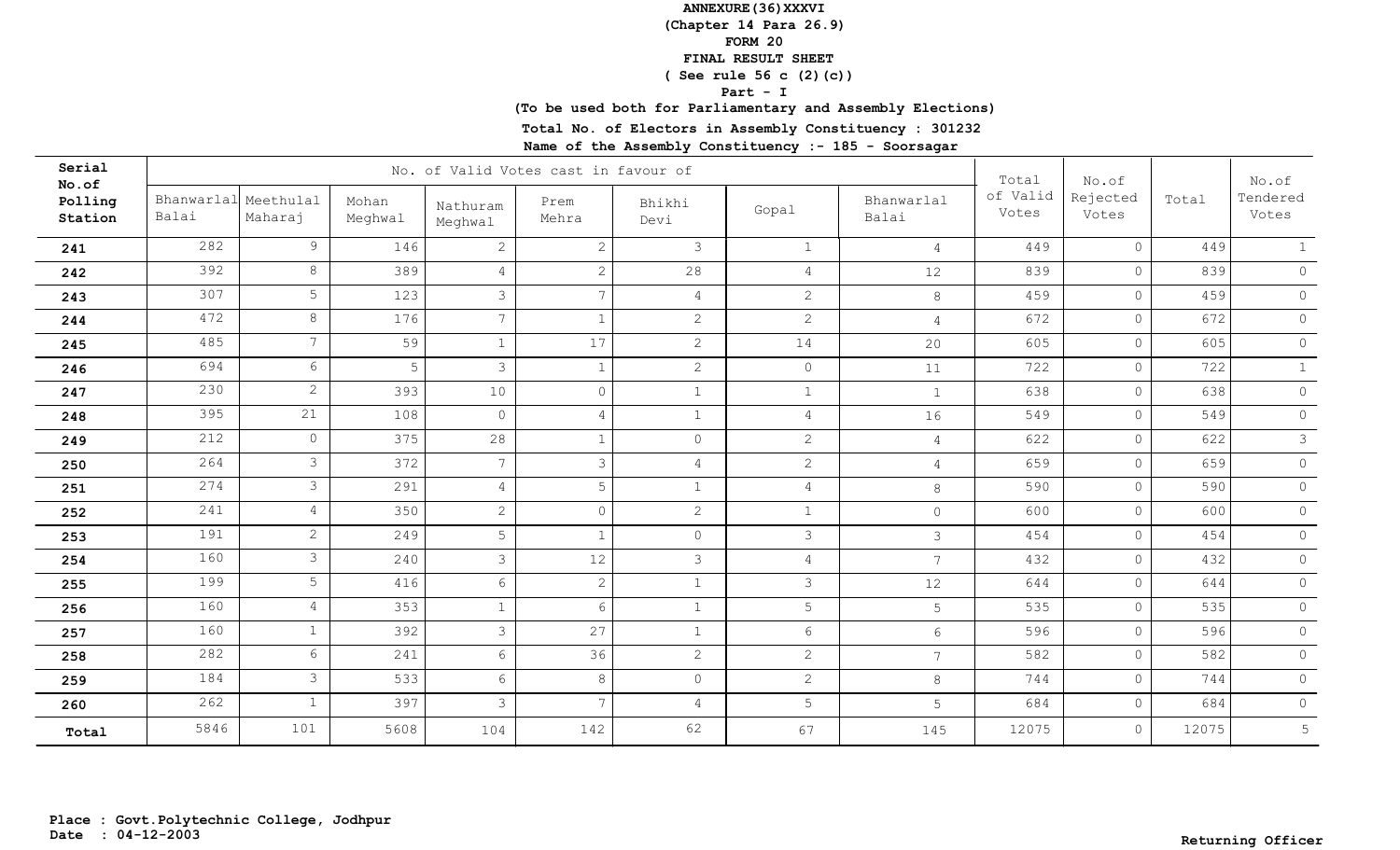**(Chapter 14 Para 26.9)**

**FORM 20**

 **FINAL RESULT SHEET**

 **( See rule 56 c (2)(c))**

### **Part - I**

## **(To be used both for Parliamentary and Assembly Elections)**

**Total No. of Electors in Assembly Constituency : 301232**

| Serial<br>No.of    |       |                                 | No. of Valid Votes cast in favour of | Total               | No.of          |                | No.of          |                     |                   |                   |       |                   |
|--------------------|-------|---------------------------------|--------------------------------------|---------------------|----------------|----------------|----------------|---------------------|-------------------|-------------------|-------|-------------------|
| Polling<br>Station | Balai | Bhanwarlal Meethulal<br>Maharaj | Mohan<br>Meghwal                     | Nathuram<br>Meghwal | Prem<br>Mehra  | Bhikhi<br>Devi | Gopal          | Bhanwarlal<br>Balai | of Valid<br>Votes | Rejected<br>Votes | Total | Tendered<br>Votes |
| 261                | 330   | $\overline{2}$                  | 311                                  | $\overline{4}$      | 5              | 140            | 6              | 11                  | 809               | $\overline{0}$    | 809   | $\circ$           |
| 262                | 190   | $\overline{2}$                  | 286                                  | 45                  | $\mathbf{1}$   | $\mathbf{1}$   | $\overline{4}$ | $7\phantom{.0}$     | 536               | $\circ$           | 536   | $\circ$           |
| 263                | 406   | $6\overline{6}$                 | 200                                  | 3                   | 3              | $\mathcal{S}$  | $\mathbf{2}$   | $\mathcal{S}$       | 626               | $\circ$           | 626   | $\mathcal{S}$     |
| 264                | 454   | 10                              | 377                                  | 8                   | $\overline{2}$ | 9              | 6              | 15                  | 881               | $\overline{0}$    | 881   | $\circ$           |
| 265                | 495   | 6                               | 243                                  | 5                   | $\overline{2}$ | 5              | 8              | $\,8\,$             | 772               | $\circ$           | 772   | $\circledcirc$    |
| 266                | 117   | $\mathcal{S}$                   | 335                                  | $\mathcal{S}$       | $\Omega$       | $\mathbf{1}$   | $\overline{4}$ | $\mathbf{1}$        | 464               | $\circ$           | 464   | $\circledcirc$    |
| 267                | 126   | $7^{\circ}$                     | 389                                  | $\mathcal{S}$       | $\overline{0}$ | $\mathbf{1}$   | $\mathbf{2}$   | 16                  | 544               | $\overline{0}$    | 544   | $\overline{2}$    |
| 268                | 215   | $\mathbf{2}$                    | 188                                  | 5                   | $\circ$        | $\mathbf{1}$   | $\mathbf{1}$   | 5                   | 417               | $\circ$           | 417   | $\circledcirc$    |
| 269                | 274   | $\overline{4}$                  | 341                                  | $\overline{2}$      | $\overline{2}$ | $\mathbf{1}$   | $\overline{4}$ | $\mathcal{S}$       | 631               | $\circ$           | 631   | $\mathbf{1}$      |
| 270                | 272   | $\circ$                         | 246                                  | 5                   | 3              | $\mathbf{1}$   | $\mathbf{1}$   | $\mathcal{S}$       | 531               | $\circ$           | 531   | $\circ$           |
| 271                | 200   | $\mathbf{2}$                    | 287                                  | $\overline{4}$      | $\overline{2}$ | 5              | $\mathbf{1}$   | $\overline{4}$      | 505               | $\circ$           | 505   | $\circ$           |
| 272                | 150   | $\overline{4}$                  | 188                                  | 5                   | $\circ$        | $\circ$        | $\mathbf{1}$   | $\overline{4}$      | 352               | $\circ$           | 352   | $\circ$           |
| 273                | 350   | 6                               | 178                                  | $\overline{4}$      | 1              | $\circ$        | $\mathbf{2}$   | 12                  | 553               | $\circ$           | 553   | $\circ$           |
| 274                | 253   | $\mathcal{S}$                   | 530                                  | 18                  | $\overline{2}$ | $\mathcal{S}$  | 5              | $\mathcal{S}$       | 817               | $\circ$           | 817   | $\mathbf{2}$      |
| 275                | 522   | 7 <sup>7</sup>                  | 135                                  | $\mathcal{S}$       | $\mathbf{2}$   | $\mathcal{S}$  | $\mathcal{S}$  | $8\,$               | 683               | $\circ$           | 683   | $\circ$           |
| 276                | 296   | $\mathfrak{Z}$                  | 253                                  | $\mathbf{2}$        | 1              | $\mathbf{1}$   | $\mathbf{2}$   | $6\overline{6}$     | 564               | $\circ$           | 564   | $\circ$           |
| 277                | 650   | 11                              | 242                                  | 12                  | $\overline{0}$ | $\mathcal{S}$  | 3              | 17                  | 938               | $\circ$           | 938   | $\overline{0}$    |
| 278                | 295   | 18                              | 286                                  | 8                   | 6              | 2              | $\overline{2}$ | 14                  | 631               | $\circ$           | 631   | $\circ$           |
| Total              | 5595  | 96                              | 5015                                 | 139                 | 32             | 180            | 57             | 140                 | 11254             | $\circledcirc$    | 11254 | $\,8\,$           |